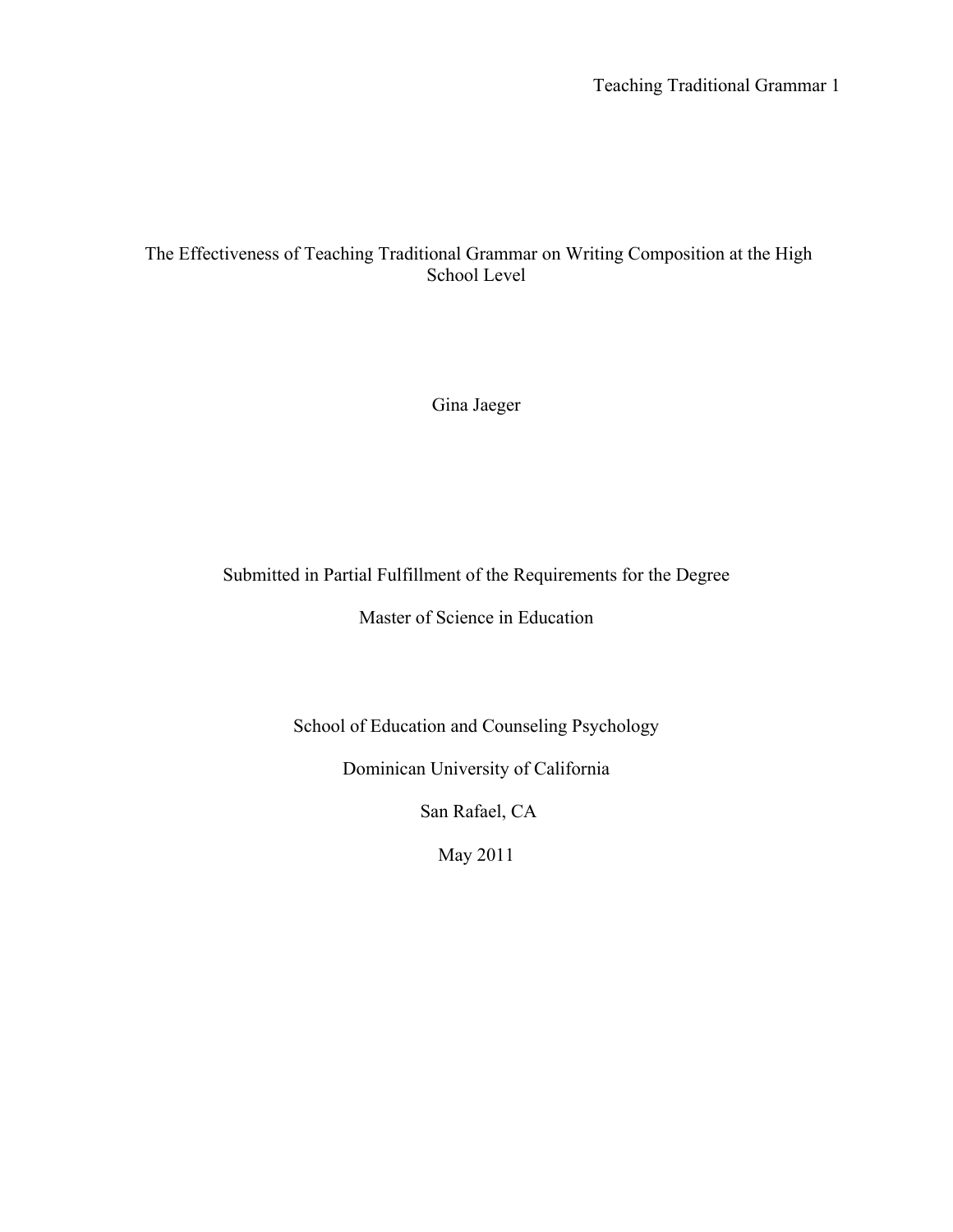#### Acknowledgements

I would like to thank my advisor, Dr. Madalienne Peters, for her support and guidance through out this process. Her insight has been invaluable, and I am grateful to her for her tireless dedication to aiding the progression and evolution of this paper. What started out as a seemingly overwhelming, nebulous project became manageable and clear under her direction. Additionally, I would like to thank Dr. Sarah Zykanov for sharing both her expertise and her personal experience with the creation process. She helped assuage my fears, and she provided useful instruction for many different facets of this paper.

I would like to thank Tom Lippi for allowing me to tap his genius for insight into my research question. As always, he was generous with his time and an enthusiastic participant in the process. Thank you for always striving to better understand your craft.

Finally, I would like to thank my husband, Bryan Jaeger, for his unending, unconditional support. Your encouragement to undertake this journey spurred me to challenge myself to take my education farther. This has been a tumultuous process, one I would have given up on, had it not been for your enthusiasm, positive feedback and help. You have helped me see this through to very end, and I could not have asked for a better partner.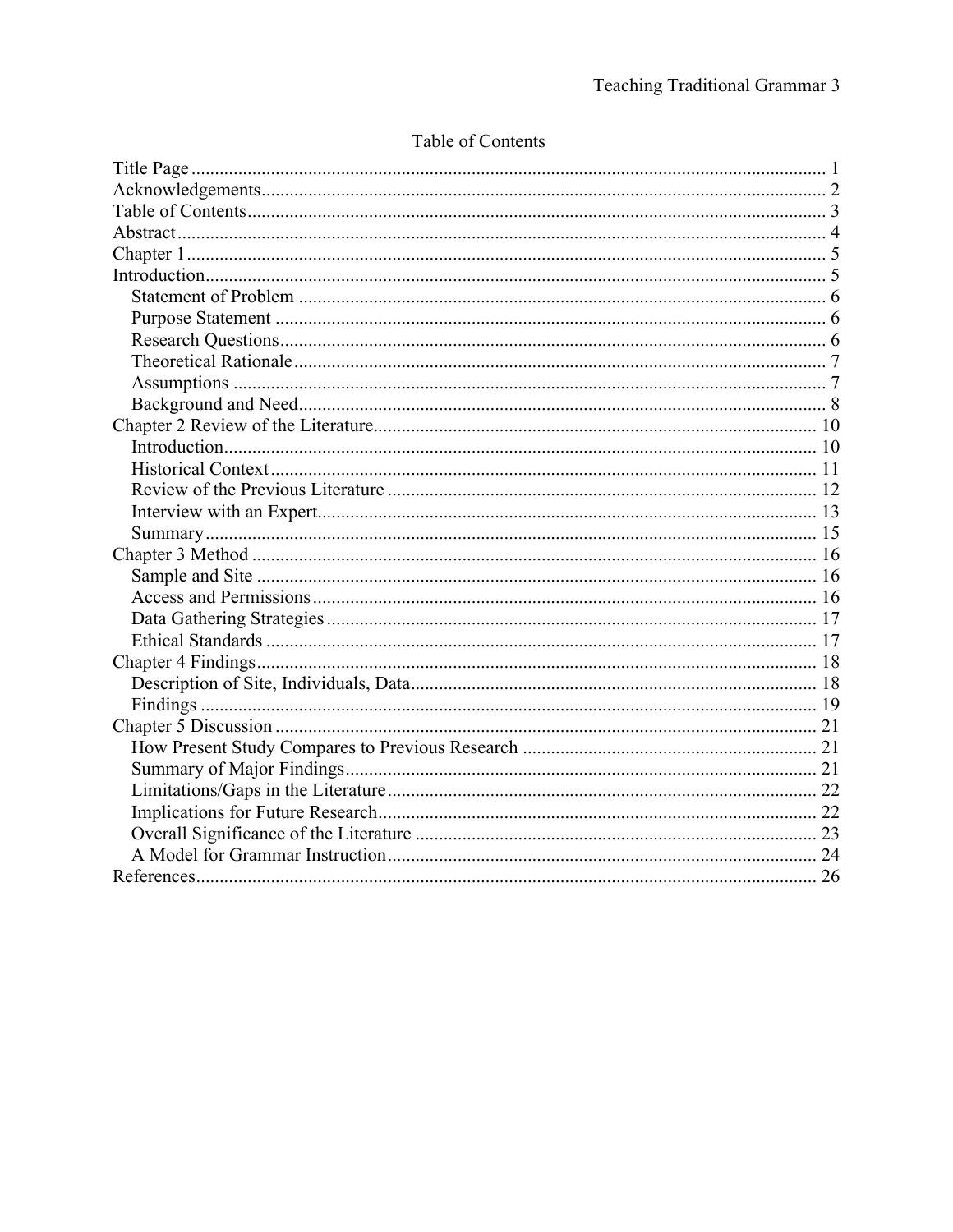#### Abstract

Traditional grammar instruction is a challenging element of the English curriculum; both students and teachers struggle with the rules and dull nature of grammar. However, understanding grammar is important because students need to understand the language they speak in order to be effective communicators, and teachers provide grammar instruction with the express purpose of improving students' writing.

The problem lies in the method of instruction; does traditional grammar instruction improve the quality of students' writing? This study examines the effectiveness of traditional grammar instruction on improving the quality of students' writing. Earlier studies conclude that traditional grammar instruction has little to no effect on composition.The findings parallel the previous research, and the English community needs to reevaluate their pedagogical approach to grammar instruction.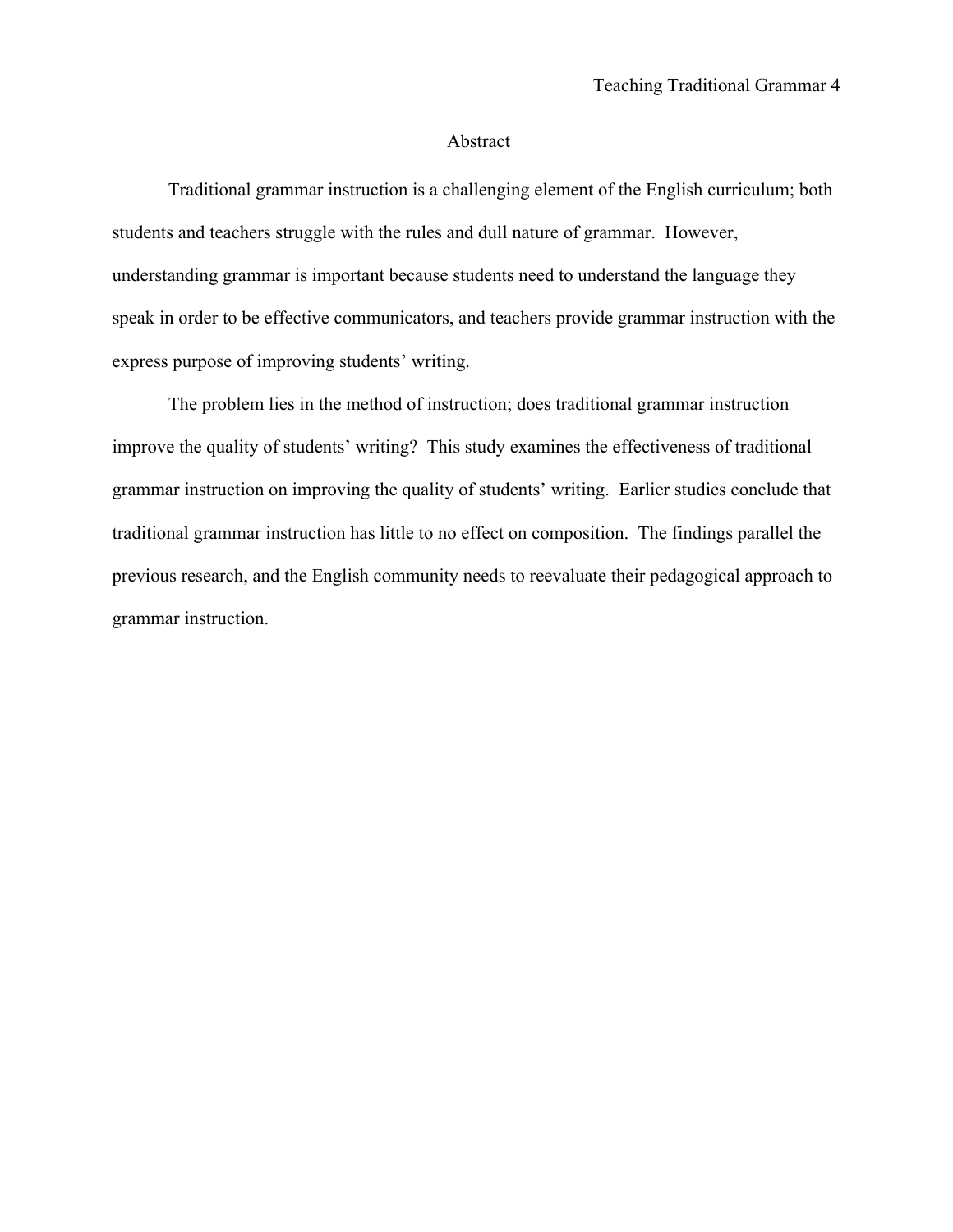# Chapter 1

# Introduction

Every year that I teach freshmen, they struggle and I struggle with learning the building blocks of grammar: nouns, pronouns, conjunction, etc. As Roberts (1992) accurately communicates "a grammar unit can be daunting and frustrating for both teachers and students…" (p.1). The students find it very dull, they struggle to learn and retain the various components, and it, unfortunately, does more harm than good to their grades. Who cares about the traditional components of grammar? I do not, and they certainly do not, so why do we torture ourselves every year? When we talk about the components of good writing at the upper division levels, we never discuss parts of speech, and rarely do we discuss parts of a sentence. I am not entirely sure if this is because we *assume* they have internalized the process or because it is not an essential piece. I would love to take a very difficult and painful part of the English curriculum out if it does not hold any instructional or pedagogical value.

Perhaps the grammar is important and inevitable; indeed Gill (2000) directly affirms one of the three main goals of English is "to instill mechanics and the subtleties of grammar" (para. 2). If that is the case, then it is the pedagogical approach that influences efficacy. Andrews, Torgerson, Beverton, Freeman, Locke, Low, Robinson & Zhu (2006) conclude, "We should continue to ask whether the teaching of formal grammar is helpful in improving young people's writing" (p. 52). Formal, traditional grammar instruction does not influence the quality of students' writing. If one of the ultimate objectives of English curriculum instruction is to teach students to communicate effectively through composition, then the grammar instruction needs to help them with their writing. Traditional grammar instruction teaches students grammar separately from their writing. There does not seem to be any effective application within the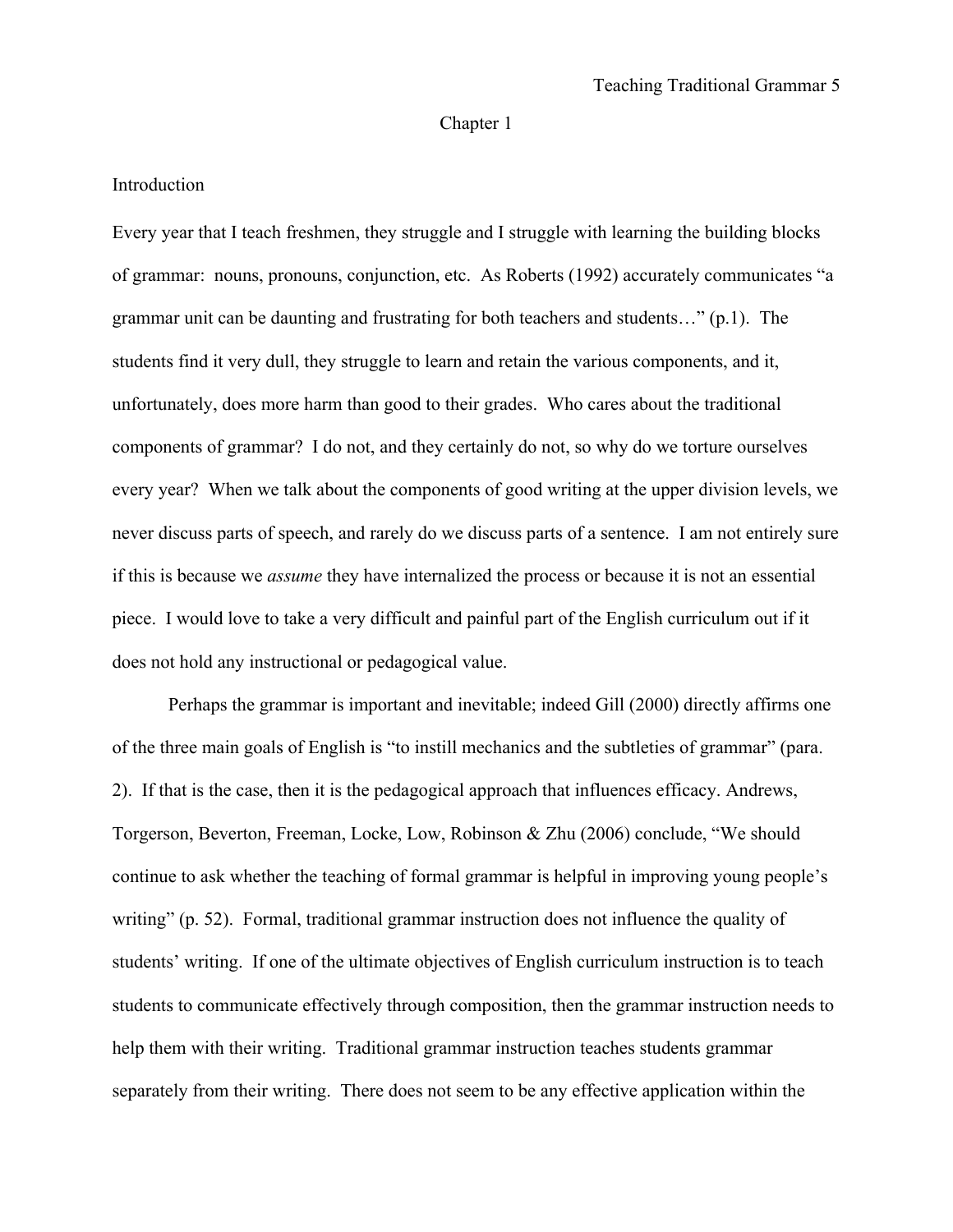writing. Students make grammatical errors in their essay that they have demonstrated they understand.

#### Statement of Problem

The traditional grammar elements seem unrelated to effective writing, so might we edit high school English curriculum to reflect a more real-world application of grammar within writing. As students develop their writing abilities, they need to master the language in order to effectively communicate their ideas. If the purpose of grammar instruction is to provide students with the tools for both discussing and crafting compositions, then we would be using the language of traditional grammar elements in writing instruction. Writing instruction does not include the language of traditional grammar elements, so it seems that the instruction of traditional grammar elements is a waste of time.

### Purpose Statement

The purpose of this study is to determine the effectiveness of teaching traditional grammar components to high school students; this study will examine if learning traditional grammar components is an effective means for helping students develop their writing abilities. Additionally, as Andrews (2005) concludes "It is more likely that such knowledge [of abstracted grammatical rules] *may*…help in the subsequent production of writing. But so far, we have a situation of cases not proven" (p. 74).

# Research Questions

If understanding the components and structure of the English language makes students more effective communicators, then it stands to reason, they must know the formal rules of grammar. Patterson (2006) suggests "we should teach grammar to help students gain flexibility in their use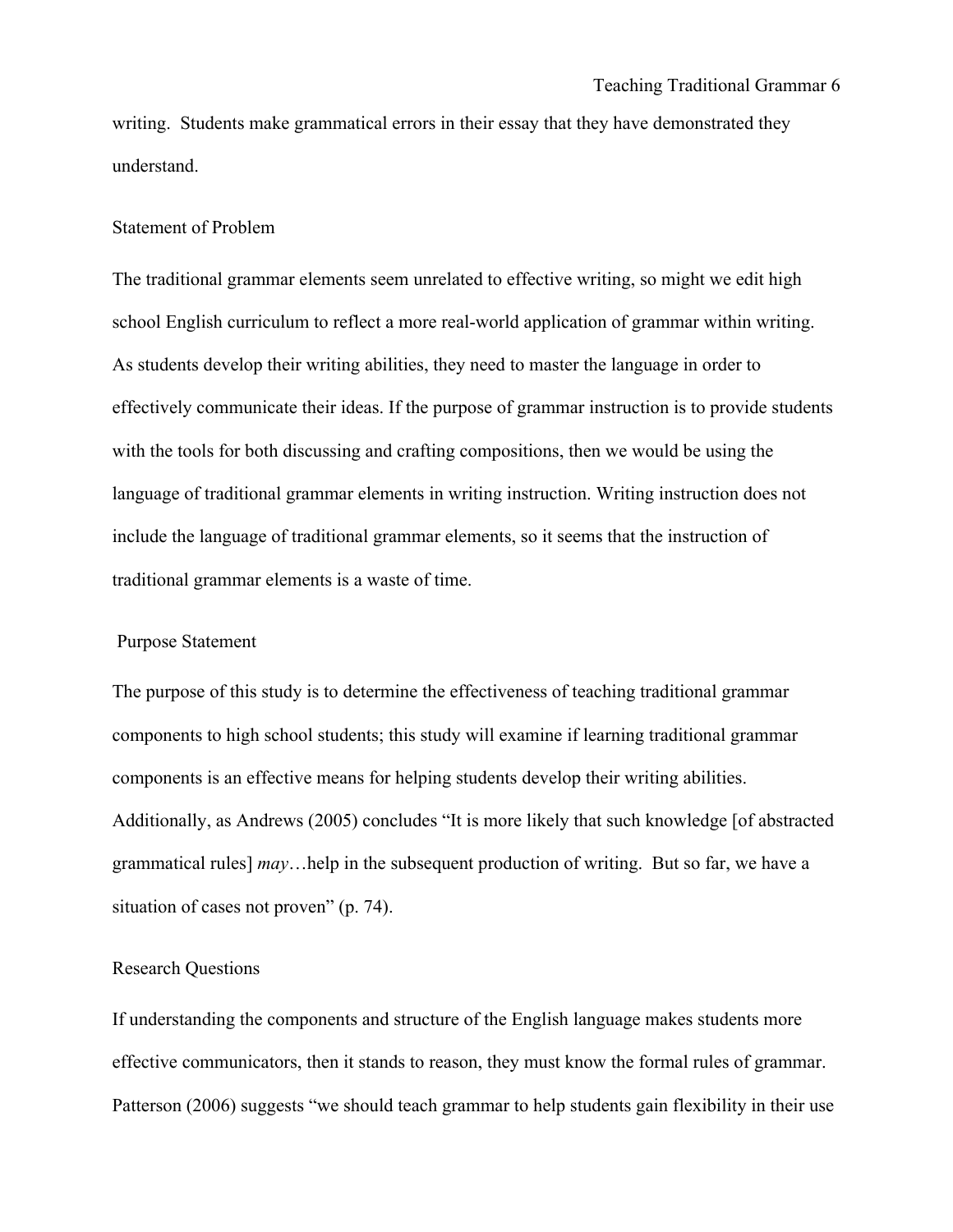Teaching Traditional Grammar 7

of language" (Teacher to teacher: What is your most compelling reason for teaching grammar? (p.19). If educators wish to help students improve their writing, they must teach these rules of Standard English. Past practice has been traditional, formal instruction in isolation with heavy emphasis on rote memorization and drilling. The rules, taught using this traditional method, do not seem to be permeating the students' writing pieces. Perhaps the problem lies not with the content of instruction but with the method. This research investigates if teaching traditional grammar components does, in fact, improve the quality of students writing: Is teaching the traditional grammar components an effective method for improving student writing at the high school level?

#### Theoretical Rationale

The National Council of Teachers of English state grammar is an essential component of the English curriculum because "knowing basic grammatical terminology does provide students with a tool for thinking and discussing sentences" (Haussamen, Dongier, Dykstra, Kollin, Rogers, & Wheeler, 1998, para. 4). Talking about writing is a critical step in writing development. Students cannot talk about their writing, and thus improve and develop, without the proper language. Grammar provides students and teachers with a means for discussing sentence correctness, the different types of sentences, and, ultimately, using sentences to make their writing "clear and interesting and precise" (Haussamen et al, 1998, para. 4).

# Assumptions

Traditional grammar instruction is important because grammar has been a staple in the English curriculum for hundreds of years. Additionally, in order for students to be effective communicators, they must understand how to use language correctly according to acceptable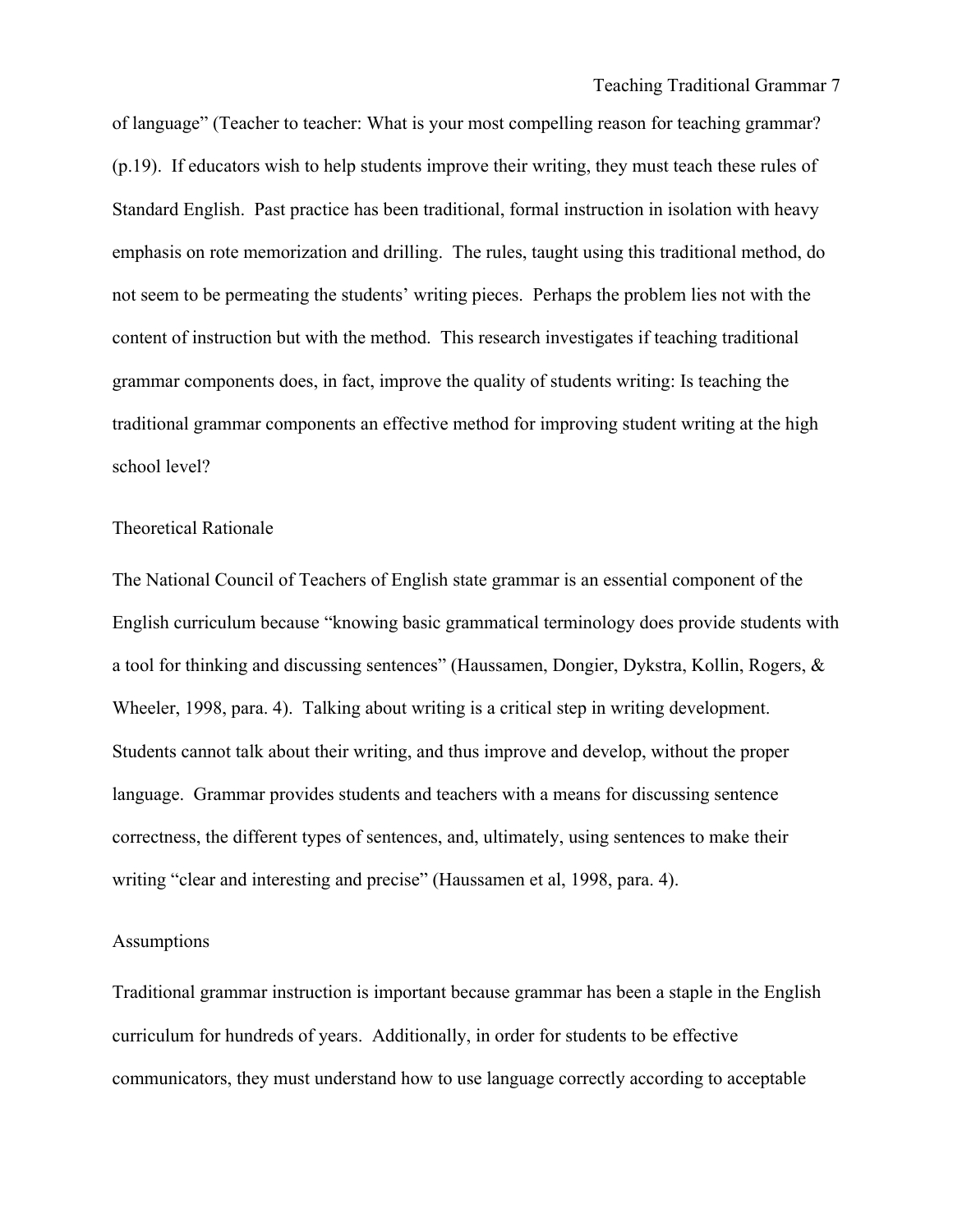grammatical standards. If traditional grammar is essential to writing, then it should follow that traditional grammar instruction is essential to writing instruction. Teachers and students need to understand grammar in order to writing effectively.

Despite these assumptions, traditional grammar instruction seems boring and unrelated to writing because it is taught in isolation, and students do not apply the rules and theory to their composition process. If traditional grammar components are important to effective writing and traditional grammar instruction does not affect the quality of writing, then traditional grammar instruction should be eliminated from English instructional courses.

#### Background and Need

There are two comprehensive reviews that were conducted in 2001 and again in 2006 that examine the body of research devoted to evaluating the effectiveness of traditional grammar instruction on improving students' writing. Their reviews echoed the same conclusion: "Traditional grammar teaching showed no measurable benefits" (Wyse, 2001, p.420).

Wyse's (2001) review explicitly states that the collective findings from studies conducted in English speaking countries "clearly indicate that the teaching of grammar (using a range of models) has negligible positive effects on improving secondary pupils' writing" (p.422). He concedes that there might be some intrinsic value to the study of grammar, but he also advocates for a reduction in the time spent on this topic within the classroom.

Similarly, Andrews et al (2006) review concluded "the teaching of syntax (as a part of a traditional or transformational/generative approach to teaching grammar) appears to have no influence on either the accuracy or quality of written language development for 5-16 year olds" (p.51). Andrews et al (2006) further warns that just because there didn't *appear* to be any influence does not necessarily preclude the possibility that it might have influence. There simply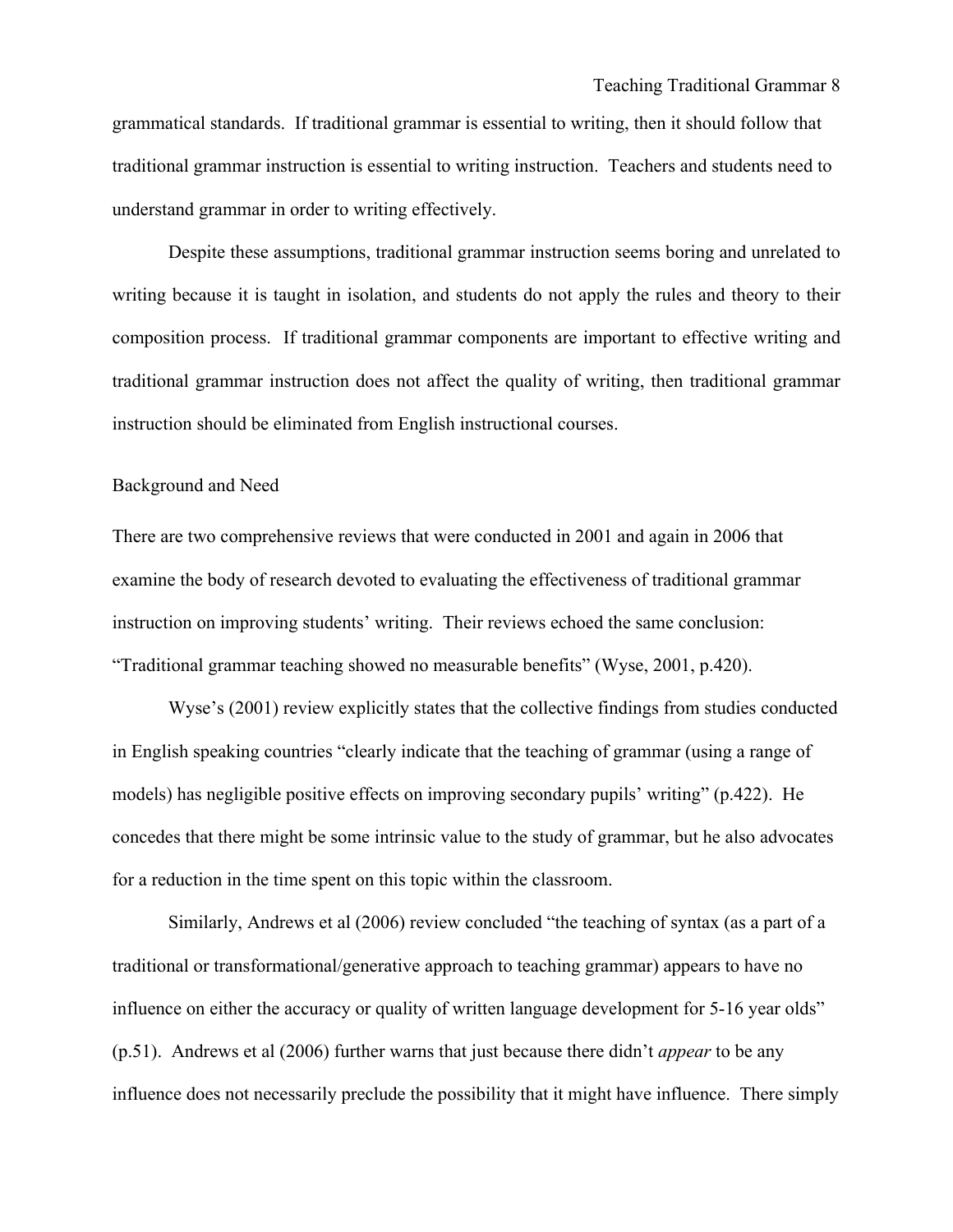is not any "significant studies to date that have proved such an effect" (p.51). Generally, there seems to be a large body research devoted to researching this issue, but the studies all conclude there needs to be more research in this arena.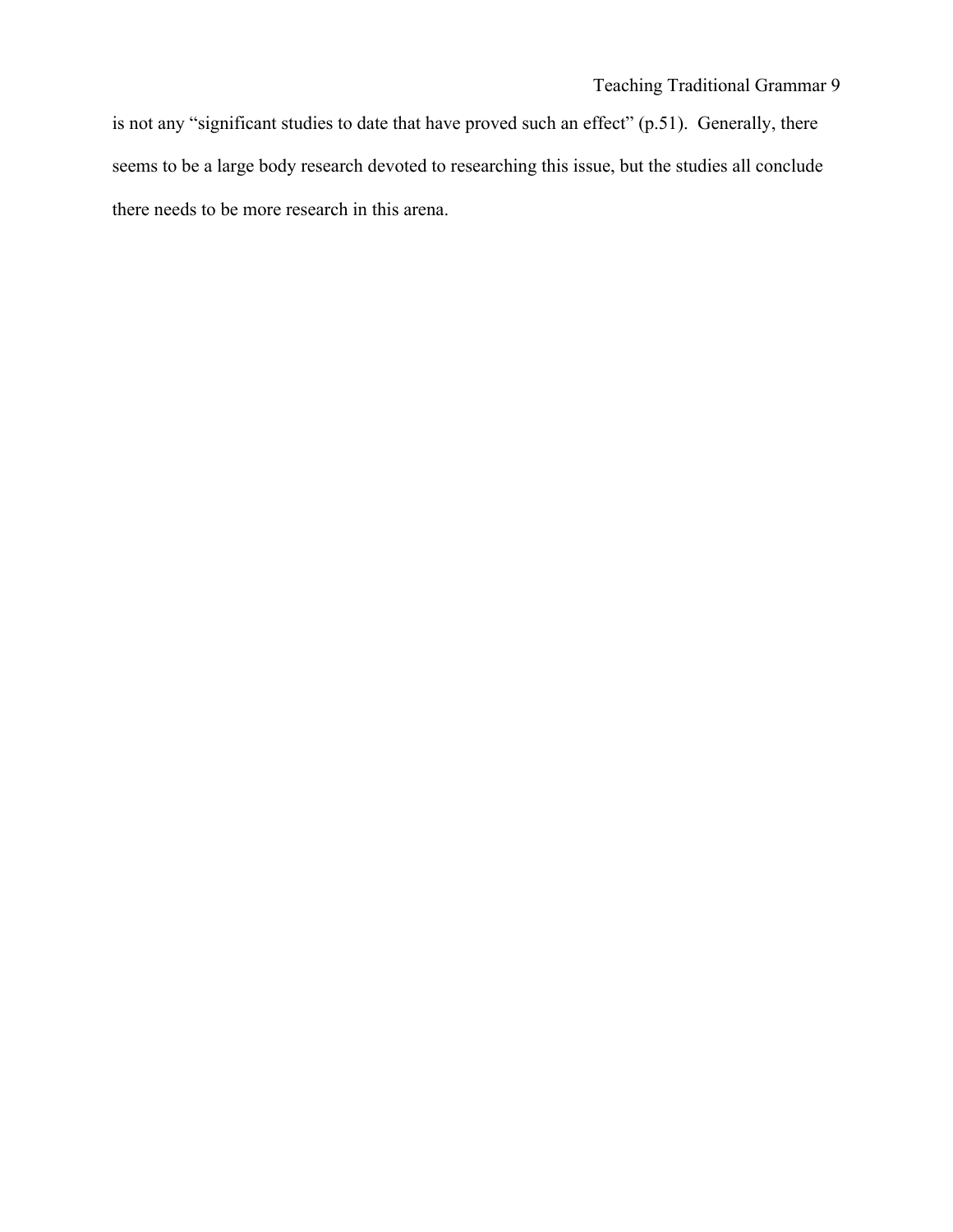#### Chapter 2 Review of the Literature

#### Introduction

The historical context framing this research details the disappearance of grammar from English curriculums as educators and researchers dismiss it from English language arts. Contrastingly, the authorities on teaching English in the United States state clearly grammar's importance. The expanse of literature devoted to the relationship between grammar instruction and students' writing quality conclude that there is no link between traditional grammar instruction and improving students' compositions. An expert lends his testimony affirming this lack of connection. Educators and researchers collectively agree that there should be more research done to examine what grammar methods *do* improve the quality of students' writing.

In recent history grammar has been increasingly absent from English curriculums; however, teachers, researchers and the National Council of the Teachers of English affirm the importance of grammar in the English curriculum. Understanding the rules of language (grammar) helps students to master the language they speak and write. The shifts the focus from a question regarding teaching grammar at all to one examining exactly how it is taught. The method of teaching traditional grammar has come under scrutiny as this pedagogical approach seems unrelated to improving the quality of students' writing. Studies have found, in fact, that this approach of teaching grammar exercises in isolation has a negligible, and sometimes even harmful, effect on process of writing instruction and learning. Indeed, even teachers with lengthy careers and vast amounts of experience have observed the waste of time taking a traditional approach to grammar can be because the students still make the same errors they have learned to avoid within their grammar unit. If traditional methods of grammar instruction are ineffective because there is not any established link between that instructional strategy and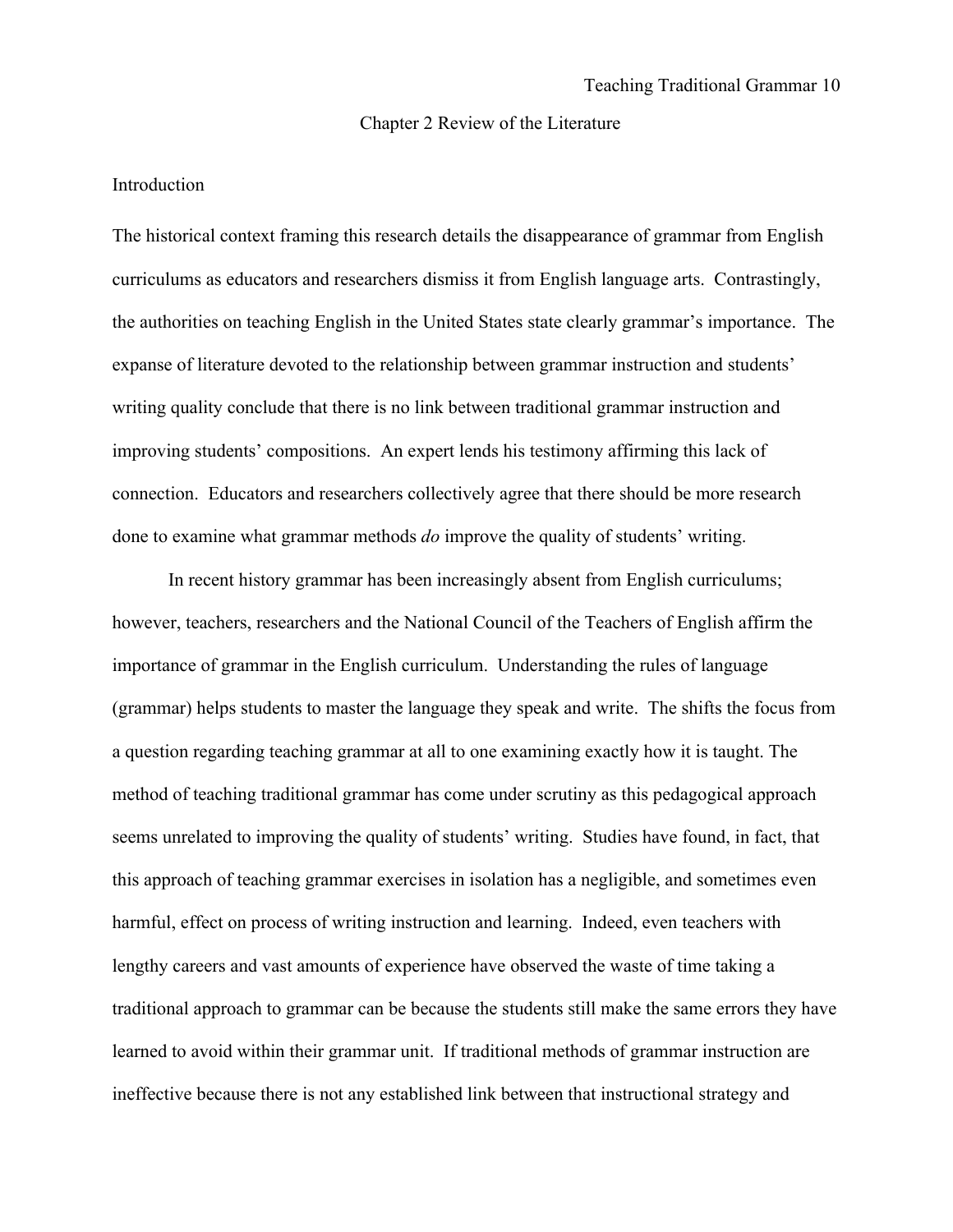improved student writing, they researchers must look to other strategies for successfully teaching students the grammar that will make their writing stronger.

## Historical Context

Mulroy (2004) has noticed that grammar is disappearing from English curriculums. Reflecting on his experiences with his students, he has come to conclude that there is a growing ignorance of grammatical concepts. Increasingly his students have no knowledge of the subject. The absence of this knowledge seems to reflect shift away from valuing grammar: "The best that most people have to say about grammar is that correct usage impresses prospective employers; it is about as important as shining one's shoes" (p. 52). Educational experts he has encountered echo this general opinion about grammar: "Years of research had proved, they said, that the formal study of grammar was counterproductive" (Mulroy, 2004, p.52). Mulroy (2004) laments this movement away from teaching grammar because it is "a fundamental problem in our education system" (p.52). Just as Mulroy deems grammar important and essential, so too does the National Council of Teachers of English, the reigning authority on all matters pertaining to English curriculum and instruction in the United States. Grammar is the key to understanding the language people speaks. When learning grammar, an individual can then "talk about language…understand what makes sentences and paragraphs clear and interesting and precise…[and has] a tool for thinking about and discussing sentences" (Haussamen et al, 1998, para. 2). Unfortunately, Mulroy (2004) points out, students who do not understand grammar "lack any method for analyzing meaning"; if a student can not decipher meaning, he or she certainly can not reproduce meaning (p.53). Because the NCTE, in addition to other scholars,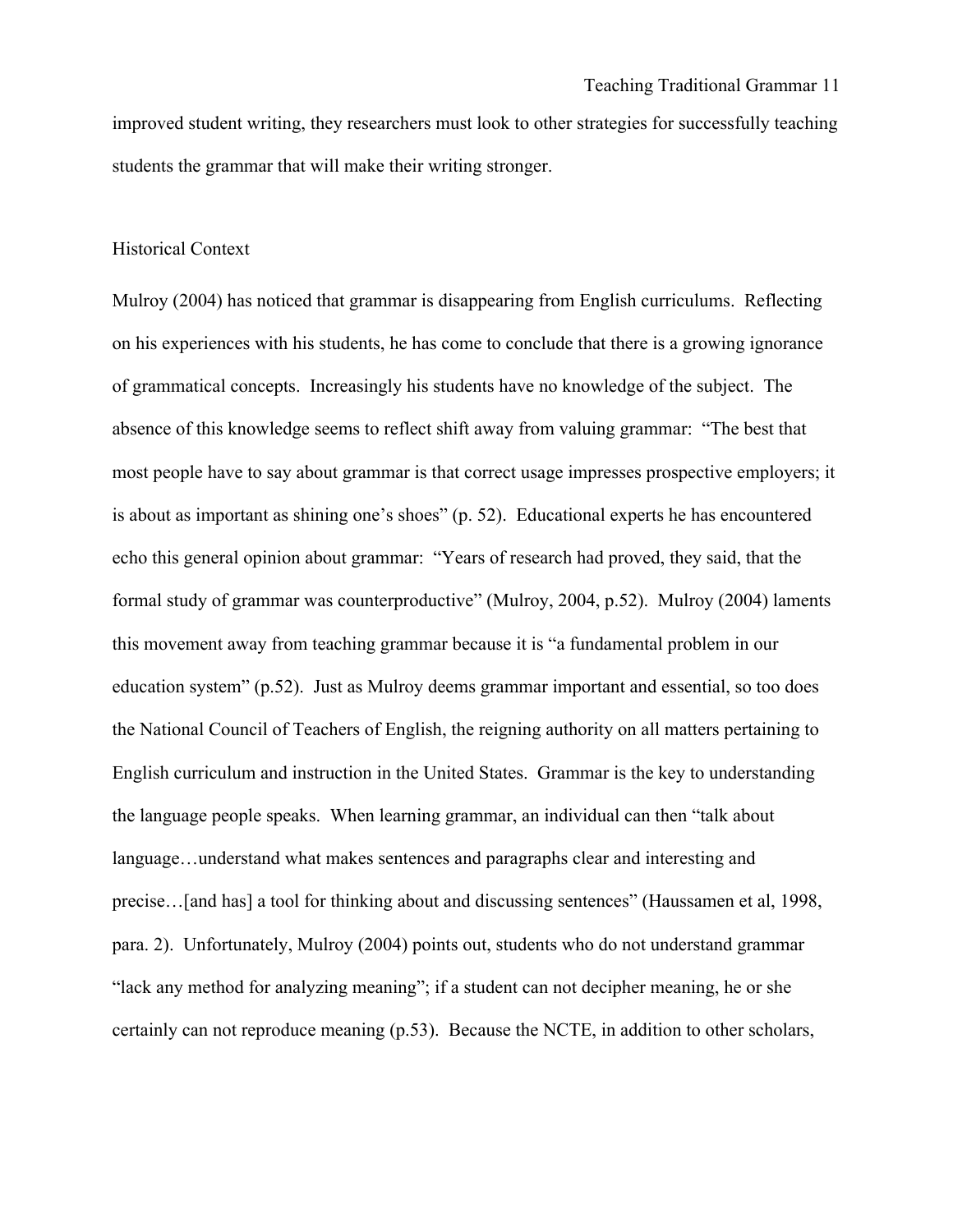have deemed grammar important, the focus should not be on whether or not to teach grammar, but, instead, the focus should be on how best to teach these grammatical concepts.

#### Review of the Previous Literature

Grammar *is* important; however, there is wide spread evidence that traditional grammar instruction does not improve students' writing. Sipe (2006) articulates why grammar is important: "…the students' ability to understand and control their own written language provided them with a degree of power when they entered into certain written conversations beyond our classrooms" (p.16). The traditional instructional methods for teaching this ability, however, do not seem to have any effective on improving the quality of those "certain written" conversations." Sherwin & New York State (1970), in a review of research done evaluating the effectiveness of traditional grammar instruction, concluded, "instruction in formal grammar is an ineffective and inefficient way to help students achieve proficiency in writing" (p.39). Sipe (2006), first-hand, experienced this failure of grammar to affect writing when she observed her students "do well on the [grammar] test Friday" but "months afterward…students strewed commas across their papers as if sprinkling them from a salt shaker" (pp.15-16). Andrews (2006), as stated earlier, reached the same conclusions both Sherwin and Sipe did: "the teaching of syntax (as a part of a traditional…approach to teaching grammar) appears to have no influence on either the accuracy or quality of written language development for 5-16-year-olds" (p.51). Some of these researchers and teachers even go so far as to suggest that teaching traditional grammar has an adverse affect on students learning to write. Unfortunately, if teaching this way has no effect but teachers continue to do so, that is a time spent on something ineffective while time *not* spent on actual effective instruction. Sipe (2006) discovered the most "disturbing thing…about teaching isolated grammar skills was the huge amount of time the exercises took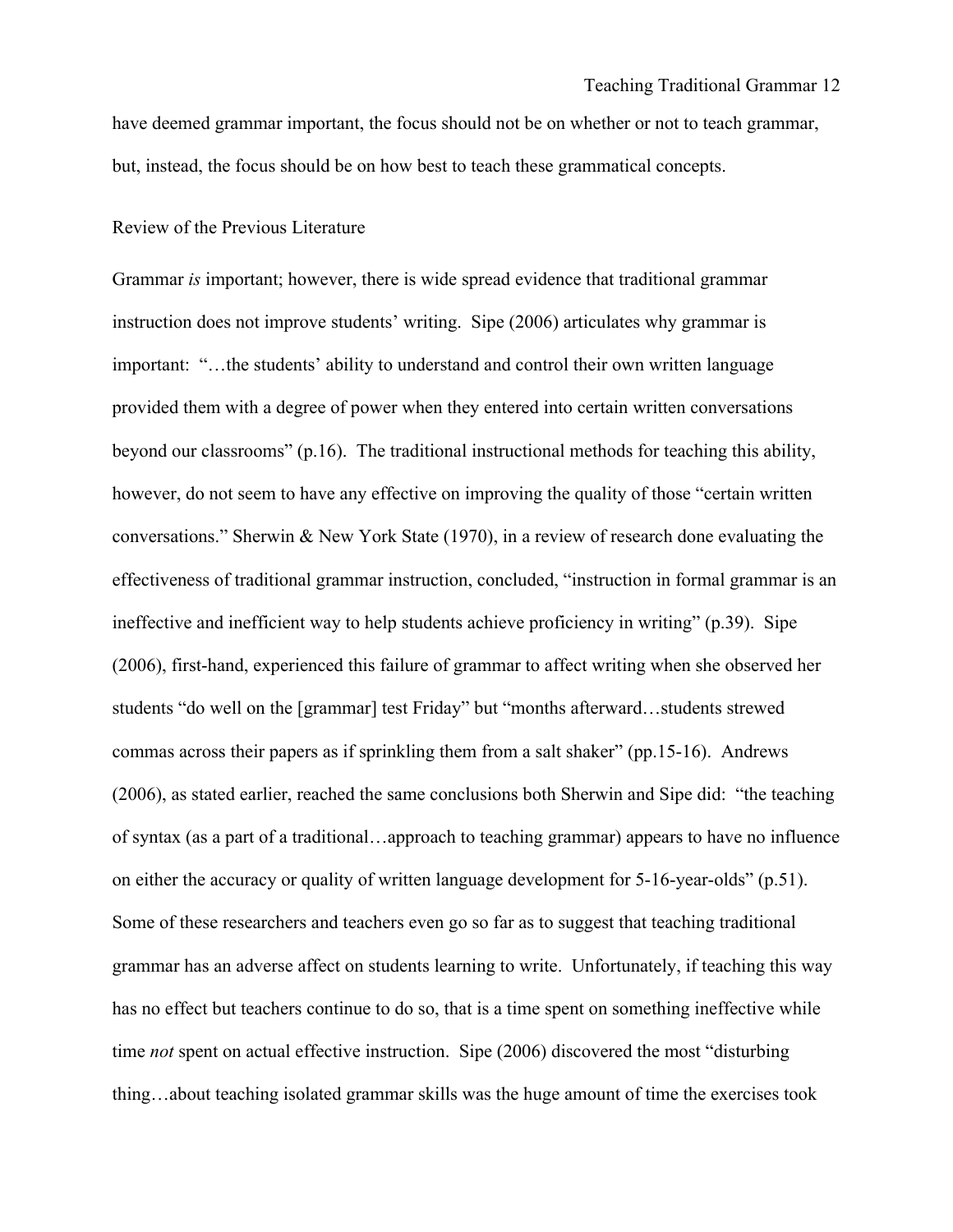away from writing and reading that mattered" (p.16). Additionally, Wyse (2001) acknowledges another degree of concern when teaching traditional grammar: "the negative impact on pupils' motivation" (p.422).

There is a collective agreement that there is no link between traditional grammar instruction and improvement in the quality of students' writing. The NCTE articulated a resolution on traditional grammar instruction based on 50 years of research: "Resolved, that the National Council of Teachers of English (1985) affirms the position that the use of isolated grammar and usage exercises…is a deterrent to the improvement of students' speaking and writing" (para. 1). The studies conducted in English speaking countries have determined the ineffectiveness of this teaching strategy, but scholars, teachers and researchers alike still remain adamant that grammar is an important part of the English curriculum. Patterson (2001) articulates the dilemma clearly when she states: "Yes, grammar has a place in the language arts classroom. In fact, the conversation should never be whether or not grammar is taught. Rather it should be about *how* grammar is taught" (p. 50).

#### Interview with an Expert

Lippinski (pseudonym) has been an English teacher for 30 years, and as a result of his experience as a teacher, he has observed and participated in the evolution of grammar instruction (personal communication, December, 2010). Traditionally grammar was taught in isolation with a heavy emphasis on drilling grammar rules. Slowly pedagogy has shifted to a writing centered approach to grammar instruction.

From the beginning of his career and for many years after, Lippinski has placed a heavy emphasis on grammar instruction. The strategy was drill and kill; students memorized grammar rules, did a lot of grammar exercises practicing those rules and then took assessments to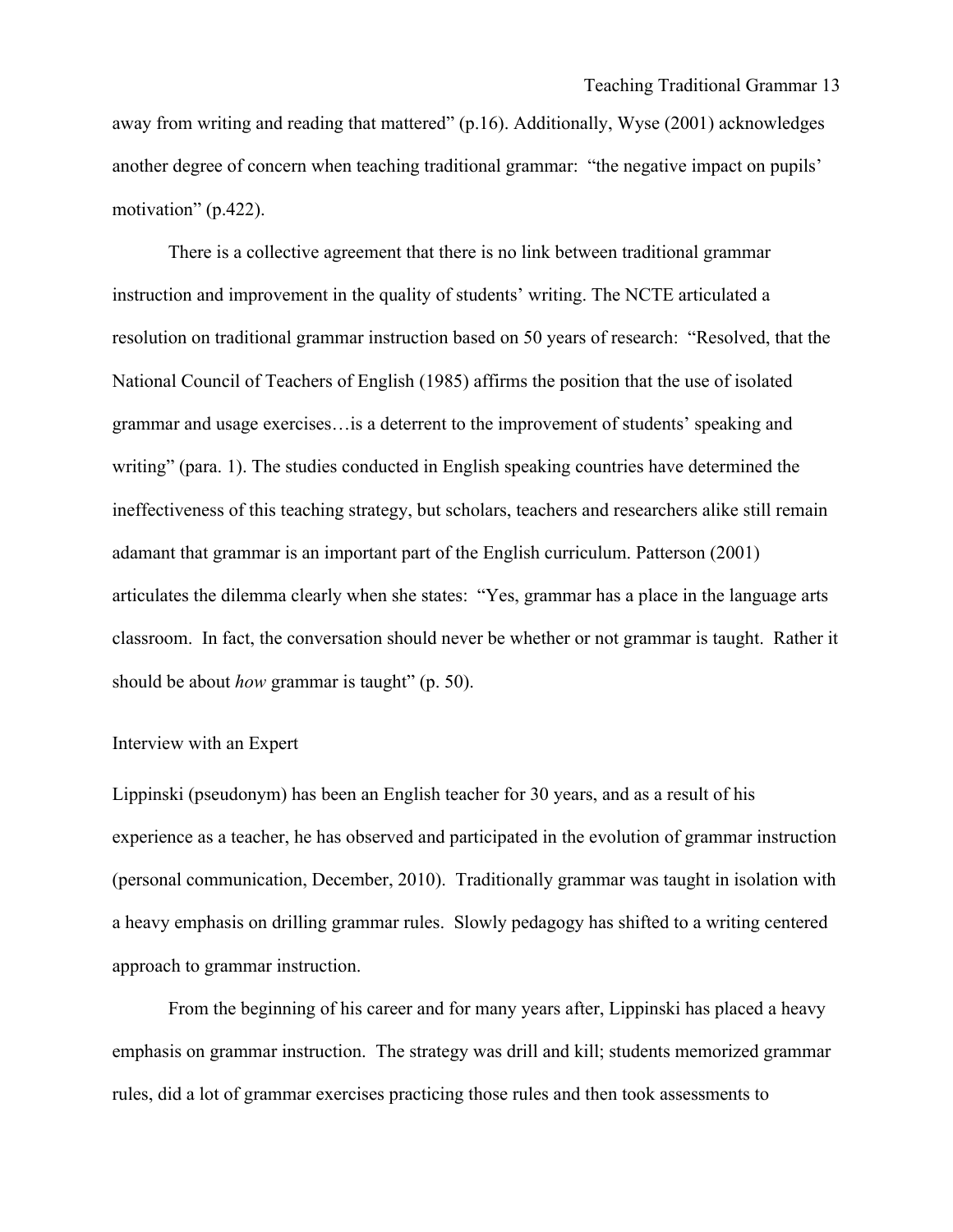demonstrate their proficiency in grammar. Textbooks focusing on fundamentals and rudimentary grammar concepts were a large part of the curriculum. When probed as to why grammar was taught this way, Lippinski explained, "It had always been taught that way." There were always a variety of different textbooks that all approached grammar in a similar manner. Lippinski further elaborated on the effectiveness of this method of grammar instruction communicating that is was "…good for the good students. They learn grammar." However, the majority of students seemed only moderately proficient even after extensive time spent with the grammar (textbook, exercises, quizzes, etc.).

Lippinski has participated in the evolution of grammar instruction. He explained that now grammar is taught much less in the abstract. There are fewer worksheets and exercises. Grammar has become more grounded in writing instruction. He, in his own classroom, discusses grammar within the context of a particular student's writing piece. If the sentence is the basic unit for writing, then the discussion needs to start there. For example, when students write a piece, they will read it aloud to the class. Then, as a group, the class will talk about the grammatical strengths and weaknesses. He has found, when correcting their grammar mistakes within their writing, it is important not to correct something they do not know and to avoid overly saturating them with too many corrections. This hurts their confidence with the writing process.

Grammar instruction is still a nebulous subject for Lippinski as well as the colleagues he works with and encounters in the English community. While there does seem to be a significant shift towards grammar instruction *for* writing, there is not a clear-cut method of achieving the level of expertise within a student's composition that every English teacher hopes for. Lippinski suggested that perhaps this investigation should not focus on the high school teacher and his or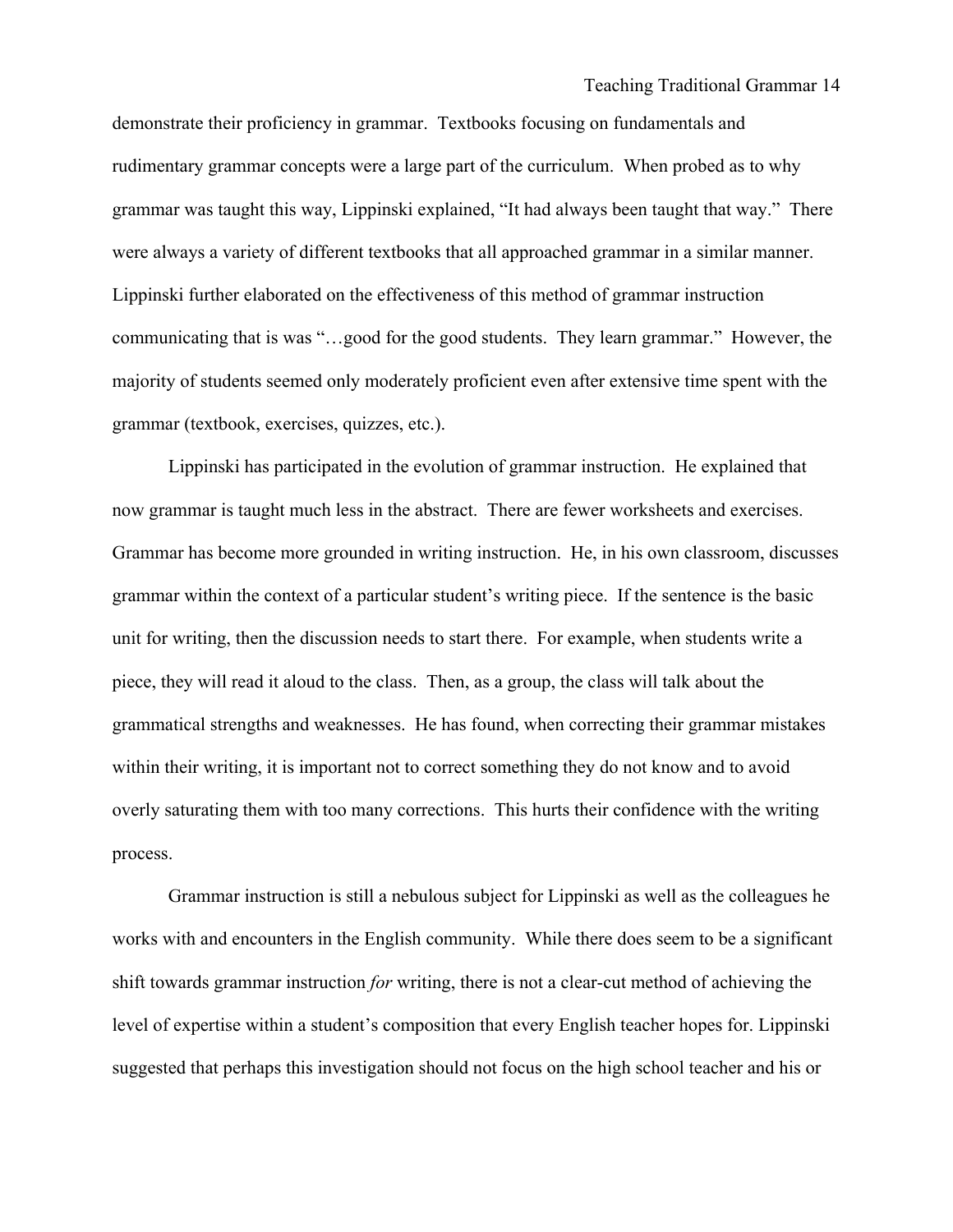her curriculum but on graduates who are in college utilizing, or not, what they were taught in high school.

# Summary

There is a consensus among researchers and educators that there is no link between traditional grammar instruction and improvement in the quality of students' writing. Understanding the tools of the English language is an important factor in mastering written communication, underscoring the fact that students must learn grammar in order to write effectively. There needs to be more research in this area to firmly establish the strategies that do successfully teach students grammar rules that they then reproduce within their writing.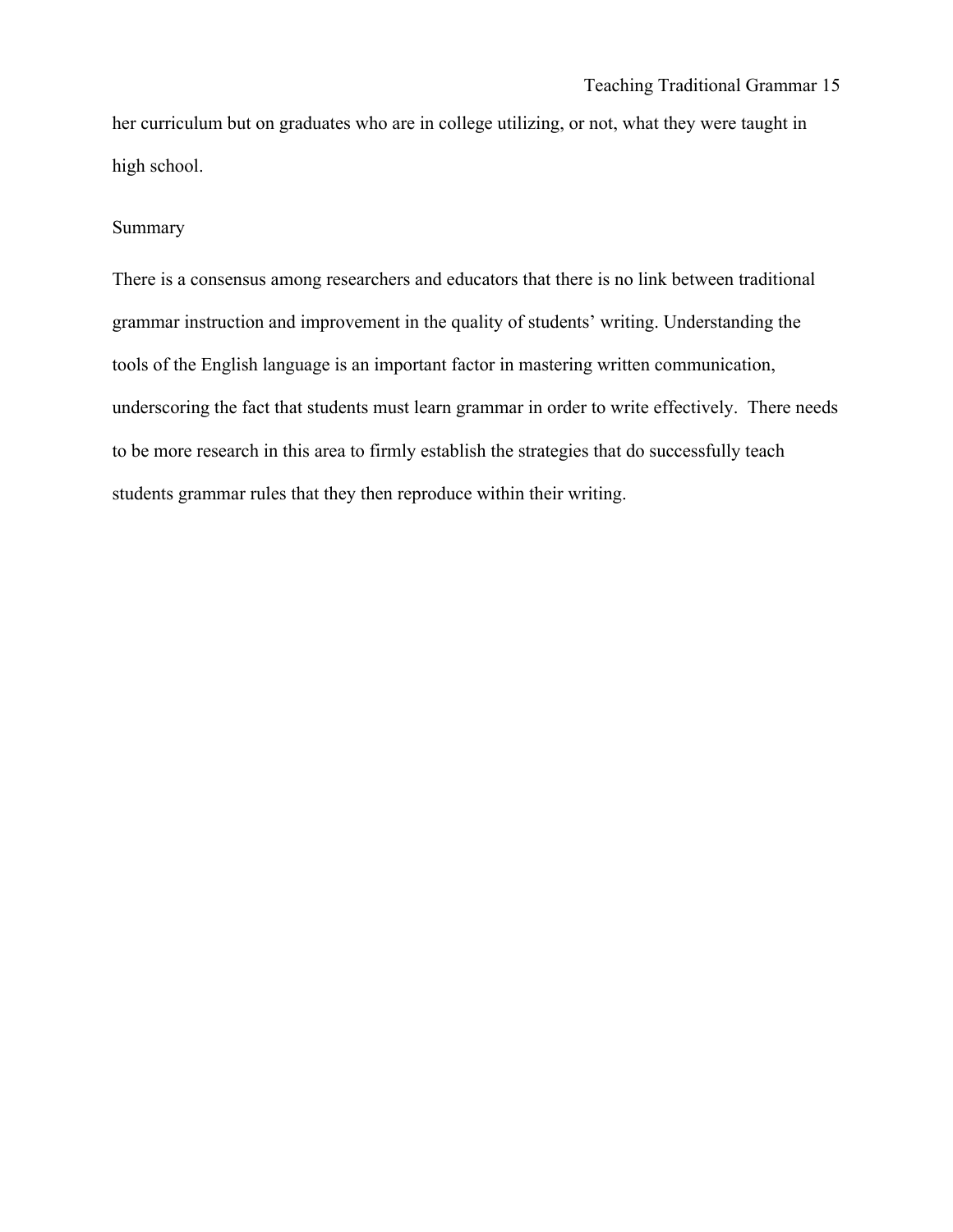#### Chapter 3 Method

# Introduction

The researcher took a qualitative approach to the research using a quasi-experimental design. The researcher examined a population of high school students; their names and school remained confidential in order to protect their privacy. The researcher administered a pre and posttest assessing grammar proficiency within a writing sample. The treatment was direct instruction of the grammar in the manner under investigation: traditional grammar instruction.

#### Sample and Site

The researcher teaches sophomore English at local faith-based high school, so these 21 students are the intact group for the research. This researcher is using an intact group as her sample because these students are familiar to her, having taught most of them the previous year; additionally, at the time of this experiment, the researcher has known her students for six months. Their curriculum and their experiences this year make them an ideal population because they began the year without any traditional grammar instruction and have received three weeks of the very grammar instructional methods in question within this research.

### Access and Permissions

This is a sample of convenience because this researcher is a high school English teacher and, consequently, has access to her English students. There is no deviation from the current curriculum; rather, the writing produced, the grammar instructed and subsequent writing assignments will provide the necessary information for examination.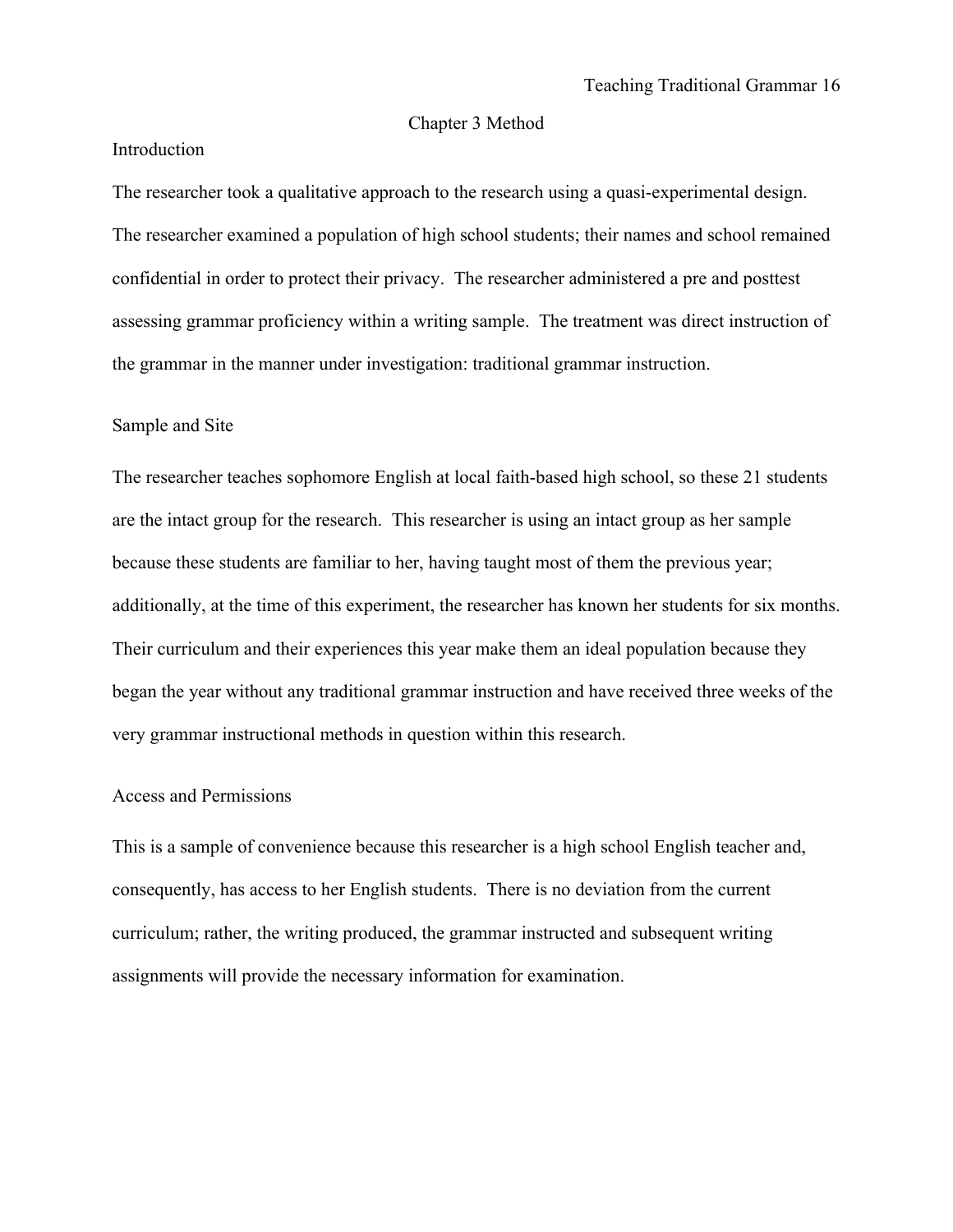#### Data Gathering Strategies

For this quasi-experimental design, the research administered a pretest. To begin the school year, the students had a writing assessment, a paragraph about their summer text, in class for approximately thirty minutes. This was the second day of meeting as a class, and the students had not received any direction instruction on writing or grammar. The researcher, then, assessed the grammatical mastery of the students within their compositions.

Later in the semester, the researcher taught 6 grammar rules over the course of three weeks. This traditional grammar instruction serves as the experimental treatment. The instruction included rote memorization, grammar exercises for practice of the rules and a test assessing the students' mastery of the grammar rules. A few weeks post-instruction, the students wrote another paragraph about a different text.

The format, requirements, length and structure were the same as their pretest assessment. The researcher then, again, assessed the grammatical mastery of the students within their compositions. The comparison of the pretest and posttest levels of mastery of the grammar rules within the students' compositions determined if teaching the traditional grammar components was an effective method for improving student writing at the high school level.

## Ethical Standards

This study adheres to ethical standards in connecting research on human subjects, following the policy established through the American Psychological Association. The researcher has disguised all personally identifiable information specifically their names and school.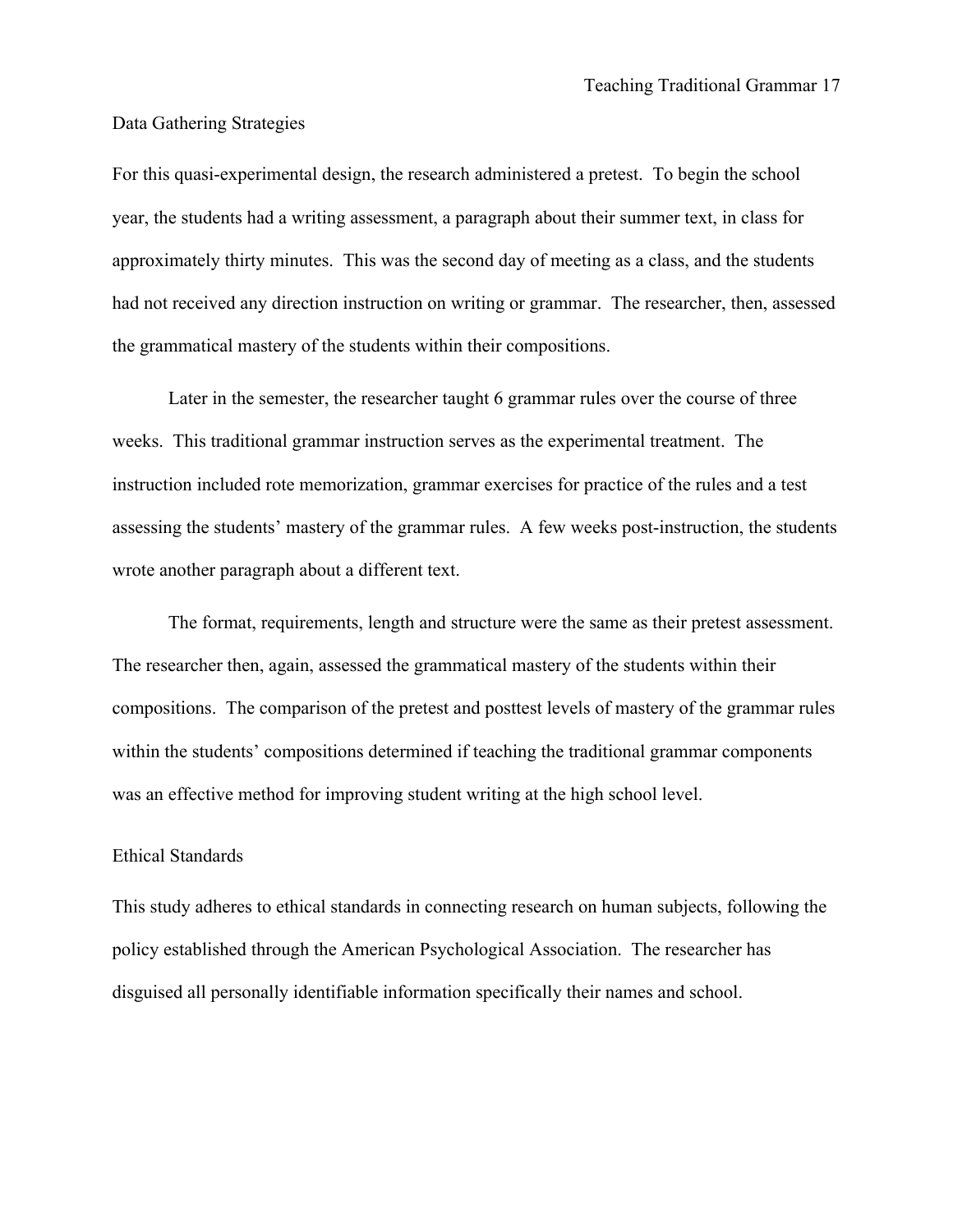#### Chapter 4 Findings

Description of Site, Individuals, Data

The data was collected at a small, faith-based high school with about 700 students. Of those 700 students, 600 hundred students are white, Caucasian, and the remaining 100 are multi-racial. Seven percent of the students are Asian American, 10 percent of the students are Hispanic, and four percent is African American.

The school draws from a fairly affluent population, and they pay tuition; however, twenty-three percent of the student population receives some degree of financial assistance. The parents are present and supportive in their students' academic lives. Many of the parents are college educated and beyond, and the high school is a college preparatory high school.

This is an academically rigorous school with high expectations for their students. The school rewards academic excellence publically and frequently, and 100% percent of the senior class attends college the following year with 95% of those students attending a four year university or college. The individuals in this research are students in Sophomore English between the ages of 15 and 16. They attended this high school last year, so this is their second year there. The class is composed of roughly half boys and half girls.

The data collected included writing samples from before and after grammar instruction. The students wrote a paragraph discussing their summer reading text on the second day of school. The students were asked to reflect on their reading over the summer and discuss how it reflected interdependence. The students had the entire class period to compose the paragraphs. Later in the semester, the students were given direct instruction on seven grammar rules. The teacher used the traditional grammar instructional method including lecture, rote memorization,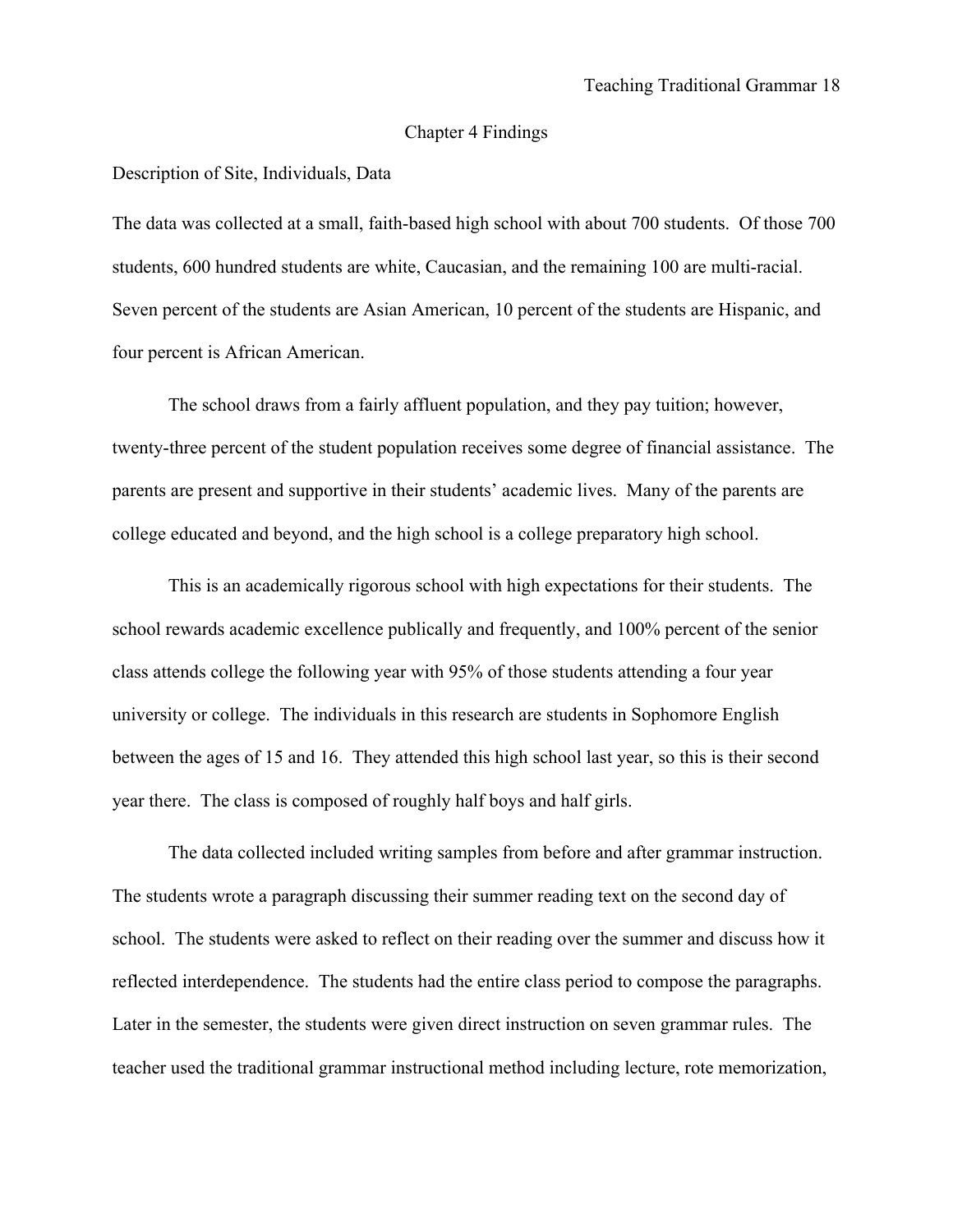exercises for practice and a summative grammar test. A month after learning the grammar rules, the students wrote another paragraph on a different text. The format and structure of the paragraph was exactly the same as the earlier paragraph, but the text they discussed within the paragraph changed.

#### Findings

Out of twenty-one pretest student paragraphs, six students did not make any grammatical errors in their writing. Additionally, fifteen students made two or fewer mistakes. Within the pretest writing sample, six students had three or more errors including one student made seven mistakes.

From the same twenty-one students who then wrote the posttest paragraph, no one had an error-free paper. Fourteen students made two or fewer mistakes, and seven students committed three or more errors; however, the largest number of grammar mistakes made in this posttest paragraph was four.

In examining the pretest and posttest of individual students; six students improved between the two tests making fewer errors in the posttest, four students made the same number of mistakes on both tests, and ten students made more errors in the posttest than in their pretest writing. Only one student made the same mistake the same number of times for both tests.

Additionally, of the eleven who did not seem to improve between the pretest and posttest, six of those students did not commit a single error on the pretest. They were the six students that did not make any grammatical errors in their writing; they, then, made a range of mistakes on the posttest with the highest count being four errors. In looking even closer at the specific grammatical mistakes each student made on both the pretest and posttest, of the twenty-one students five students committed the exact same grammatical errors on the pretest and the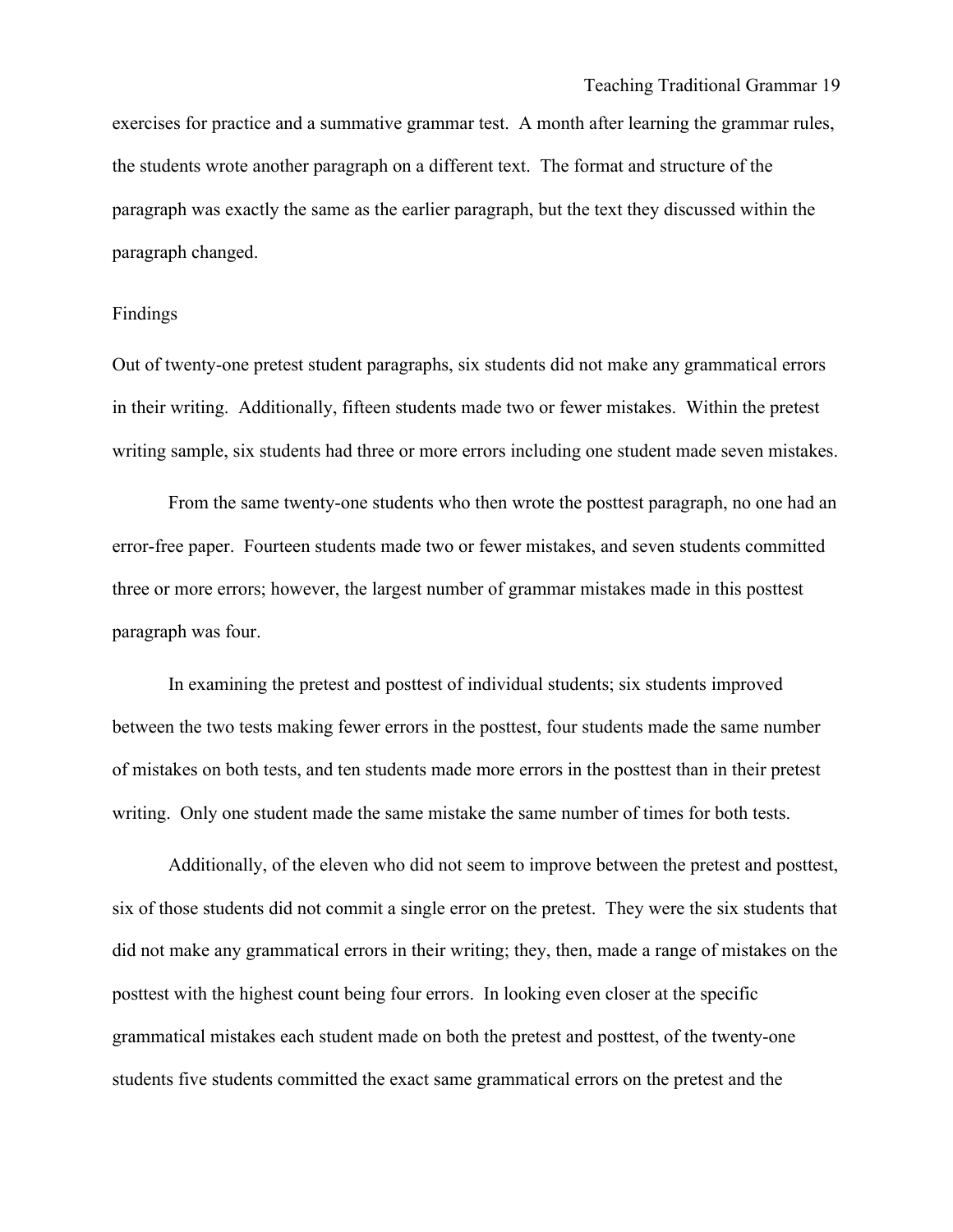posttest. Ten of the students made different errors on the posttest than were originally committed on the pretest. The six who did not make any errors on the pretest were taken out of the sorting because the deviation between the pre and posttest is irrelevant; they did not make mistakes on the pre-test, and then they did make mistakes on the post-test.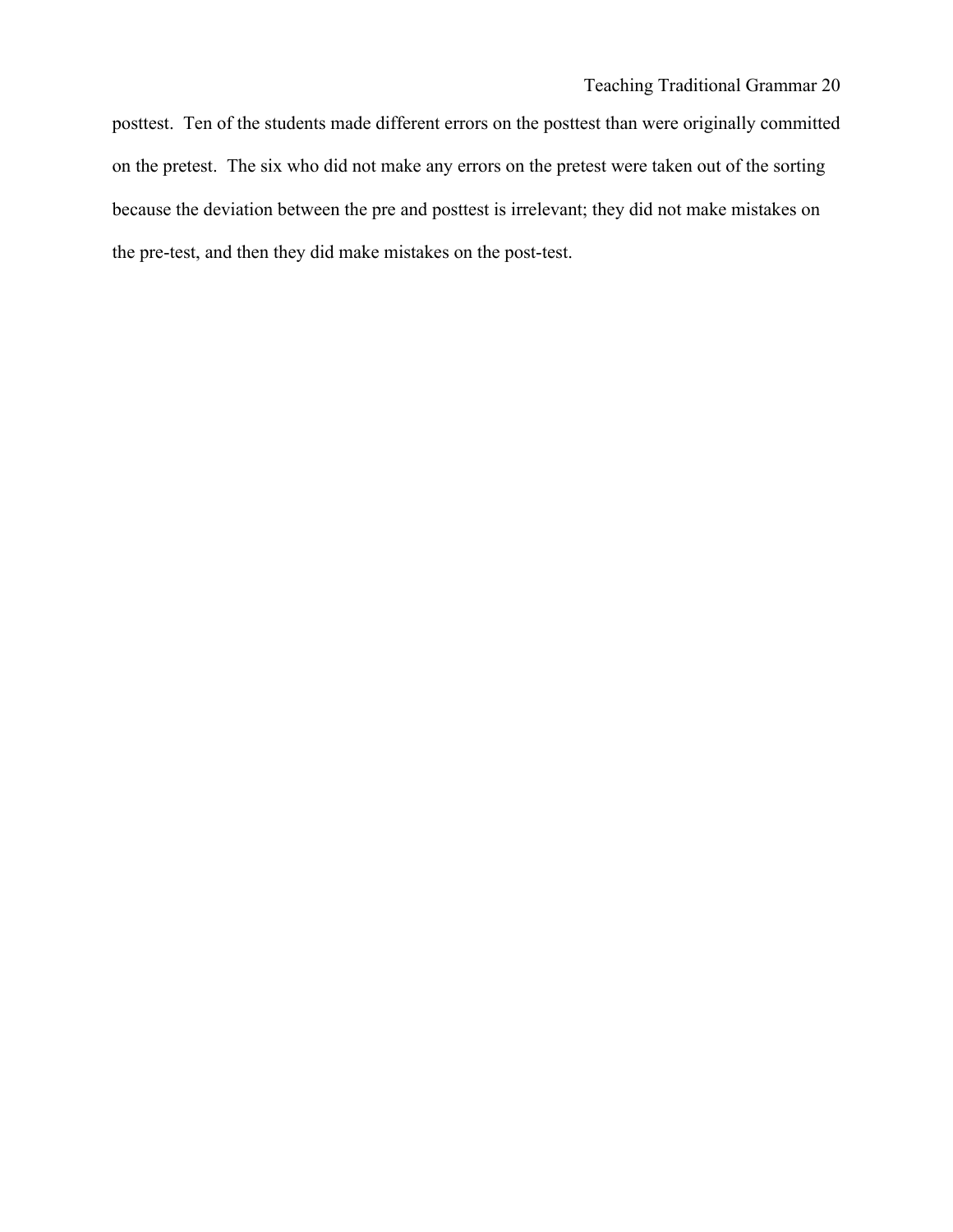# Chapter 5 Discussion

### How Present Study Compares to Previous Research

The findings of the study reflected the literature. Just as Andrews et al (2006), Sipe (2006) and Sherwin et al (1970) found, the traditional approach to grammar instruction "appears to have no influence on…the accuracy…of written language" (Andrews et al, 2006, p.51). There was not any change in the students' accuracy within their paragraphs after being taught a set of grammar rules in a traditional method. They made the same number of mistakes in their writing before learning the rules as they did after learning the rules.

The process was almost identical to Sipe's (2006) experience; her students demonstrated proficiency within a grammar test, but "months afterward…students strewed commas across their papers as if sprinkling them from a salt shaker" (pp.15-16). The treatment took three weeks of instruction, practice and exercise drills without anything to show for it suggesting, "instruction in formal grammar is an ineffective and inefficient way to help students achieve proficiency in writing" (Sherwin et al, 1970, p.39).

#### Summary of Major Findings

There was no change in the students' writing accuracy between the pretest and the posttest. The treatment did not seem to have any effect on the students' writing because they were committing the same errors after receiving the traditional grammar instruction. The students' writing did not improve; in fact, as about a quarter of the students did not commit a single grammatical error on the pretest, there was not a single student who wrote an error-free paragraph for the posttest.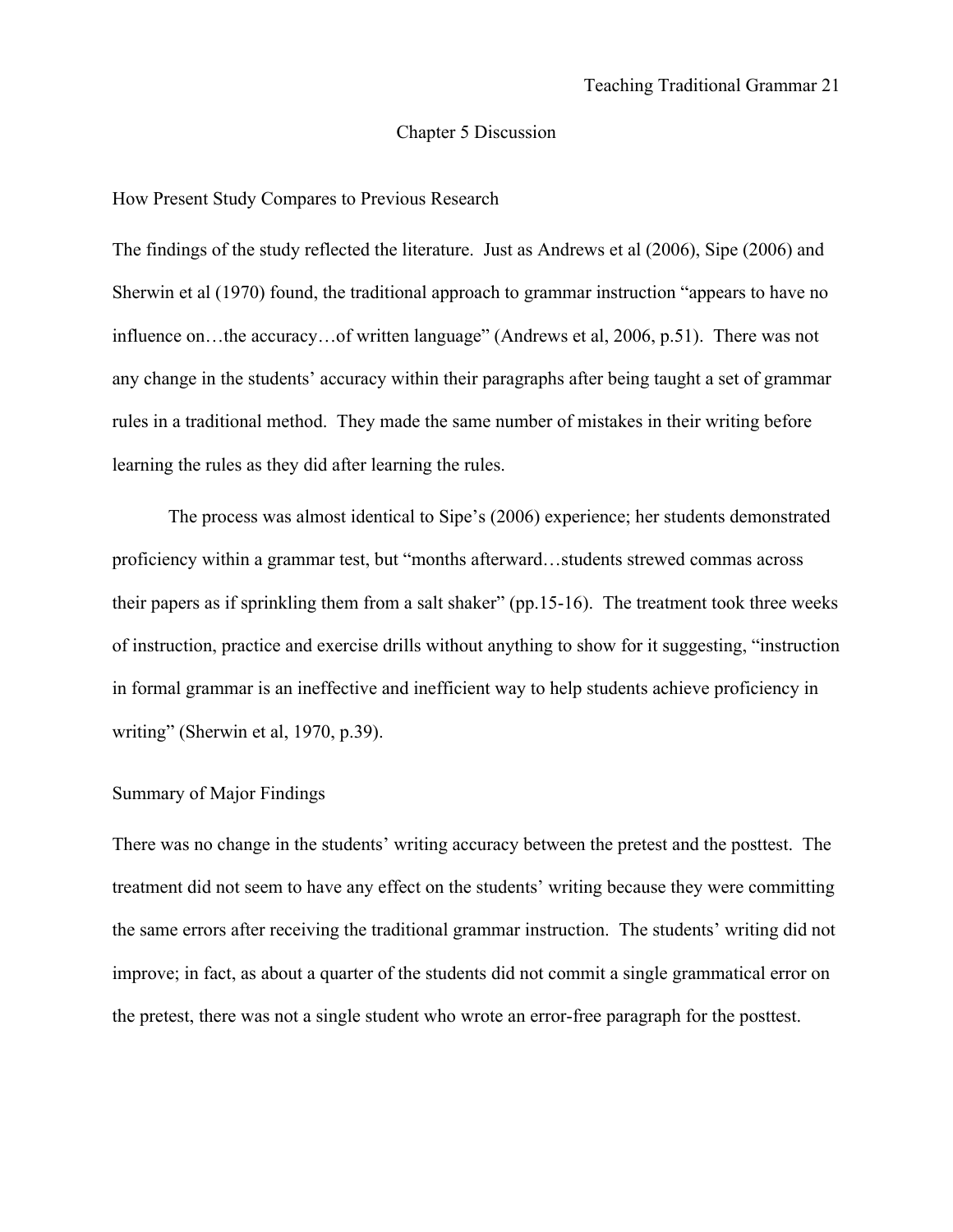#### Limitations/Gaps in the Literature

Because grammar is a facet of English curriculum and an element of composition, it is difficult to extract a clear cause-and-no-effect relationship between grammar instruction and writing proficiency. Grammar is an imbedded element of a whole English class, and as such, it does not lend itself perfectly clear results. Andrews et al (2006) study qualifies their findings with the term "appears" to have to effect, but he could not state it definitively (p.51). He highlights a lack of clear, measurable results in the examination of this topic: "…so far, we have a situation of cases not proven" (Andrews, 2005, p.74).

The articles and the findings all indicate there does not seem to be a correlation between grammar instruction and writing improvement; however, as Andrews et al (2006) indicates there are not any "significant studies to date that have proven such an effect" (p.51). The findings suggest traditional grammar instruction has little to no effect on students' composition quality, but that does not definitely mean it does not.

#### Implications for Future Research

The findings are in alignment with the current research on the effect of traditional grammar; however, there needs to be more research done examining this cause-and-effect relationship. The effect of grammar instruction is a nebulous entity to measure because students bring different academic backgrounds to the classroom and the elements they know or do not know might not be isolated to classroom instruction. Consequently, the observations and research about the effects of grammar instruction cannot say, absolutely, that traditional grammar instruction is completely ineffective.

Further studies that could isolate the students' exposure and experience with grammar instruction and then routinely gauge the effects of that instruction would be helpful and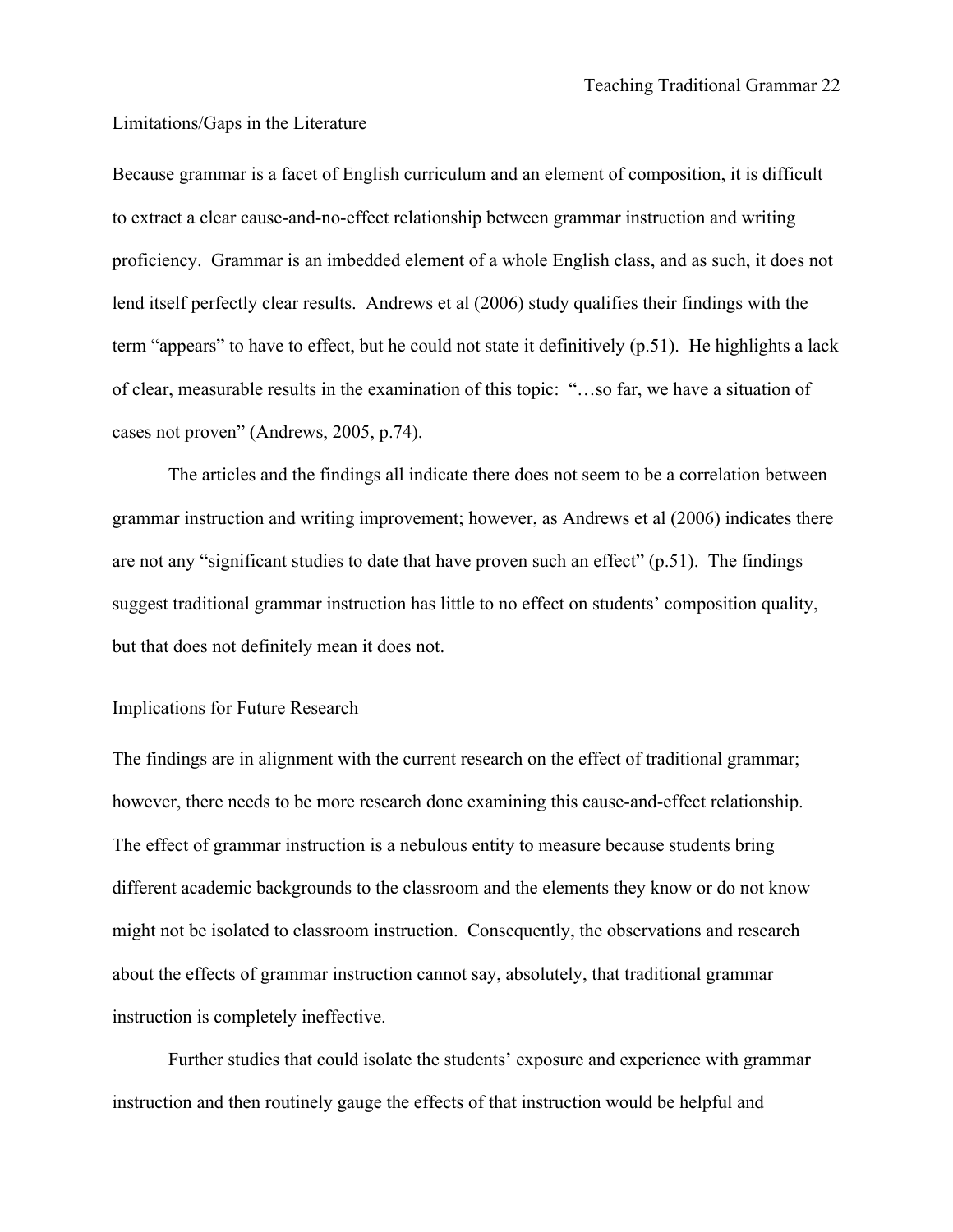revealing. Even though the current research implies a lack of relationship between traditional grammar instruction and improving students' writing, further research could solidify and prove that implication.

# Overall Significance of the Literature

The literature has overwhelmingly revealed traditional grammar instruction does not effectively improve students writing. The findings of this study have reiterated that gap in isolated grammar instruction and writing proficiency. Consequently, the English community needs to reevaluate their pedagogical approach to grammar. Teachers need to examine and articulate *why* grammar is taught within the English Language Arts.

The NCTE, in addition to the various literature, suggests grammar is an essential tool for successfully and effectively controlling the English language. If understanding grammar is important because it helps students become effective communicators, then we need to align that belief with instructional practice. Grammar can not be taught in isolation from writing, as has been English curricular tradition and it should be taught within the context of writing.

The ideal instructional strategy is very time-consuming, and there is a lot of other English content curriculum that teachers are forced to cover in addition to grammar. Additionally, the students bring a variety of different abilities and levels of understanding about grammar to each classroom, so the breadth of grammar that might need to be covered could be extensive.

Regardless of the time constraints and the varying levels of proficiency, the key to effective grammar instruction seems be using the students' writing. If the students can see the connection between the rule and how they construct their written pieces, then there will not be a gap between grammar instruction and writing composition. The model might look different at every school because every classroom and student population is different, but the underlying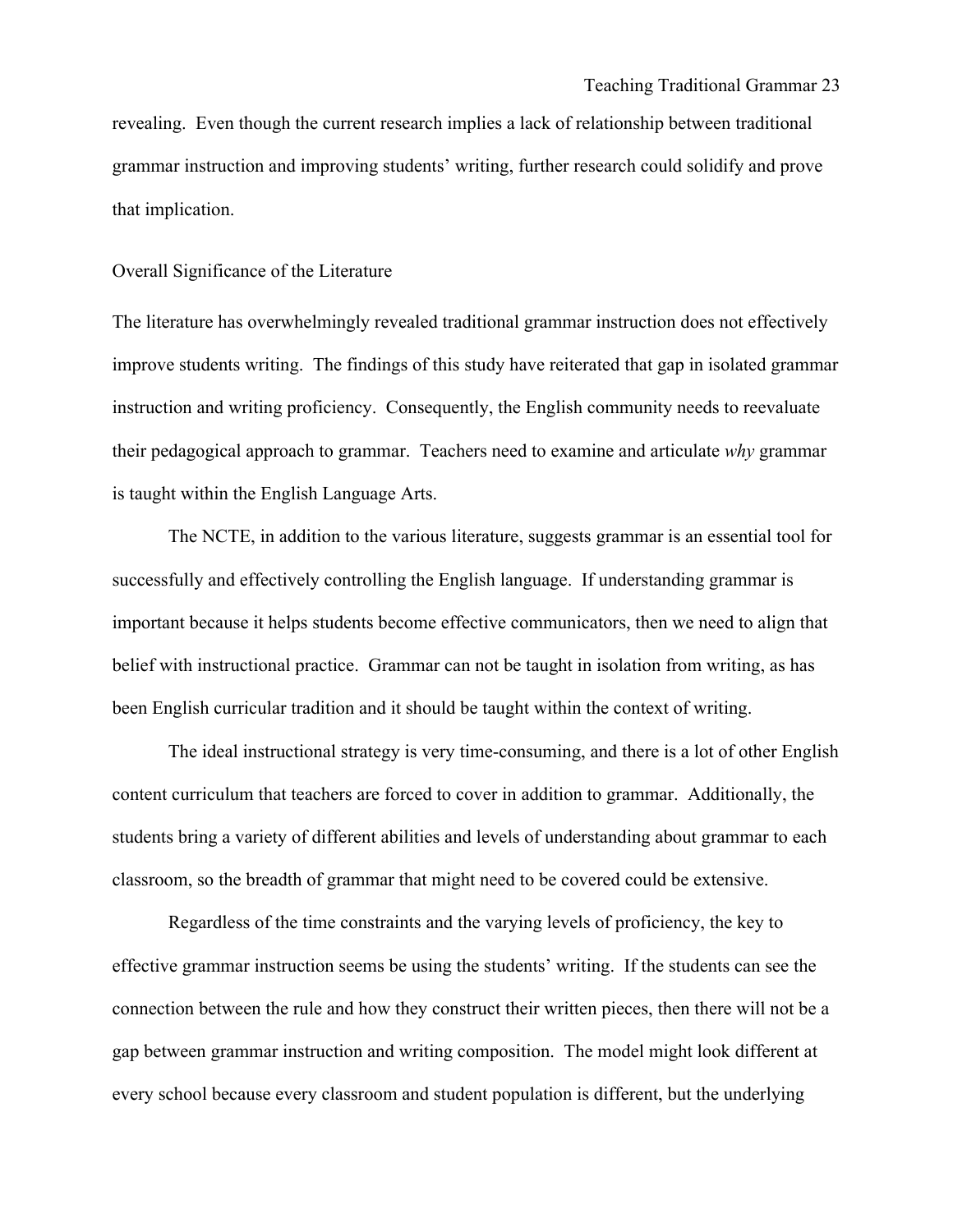foundation should remain the same: grammar instruction within the context of writing, not two separate entities of English.

A Model for Grammar Instruction

A semester model for grammar instruction could be as follows:

At the beginning of the semester, the teacher would give the class a weekly writing prompt. This prompt would be the same for each student, and it would require the student to compose a response. This is what the teacher, then, uses to gather data about his or her students.

The prompt and length of assignment can be designed to fit within the current writing standards, so this would not be any additional curriculum. The students are learning writing as they would be in any English class. As the students write and submit these pieces each week, the teacher can continue with writing instruction focusing the feedback and commentary on each composition to strictly writing only (not grammar).

This should continue for a few weeks at least in order to gain a large sample of specific data for that class; having the student's submit multiple compositions and receive feedback will not only make them better writers but also provide the teacher will adequate information about his or her students. The time span should allow for students having "off" days, absences, etc. After each submission, the teacher should keep a log of grammatical errors noting the most frequent and most common one; plus, the teacher should also photocopy all of the paragraphs before they are returned. The teacher will then use this log of errors to determine which grammar errors are the most problematic. Which error do students seem to make the most frequently? *That* information becomes the grammar curriculum of the semester.

The teacher should start with one rule at a time perhaps one rule every two weeks. The teacher explains the grammar rule for a short period of time like 5 or 10 minutes; for example, if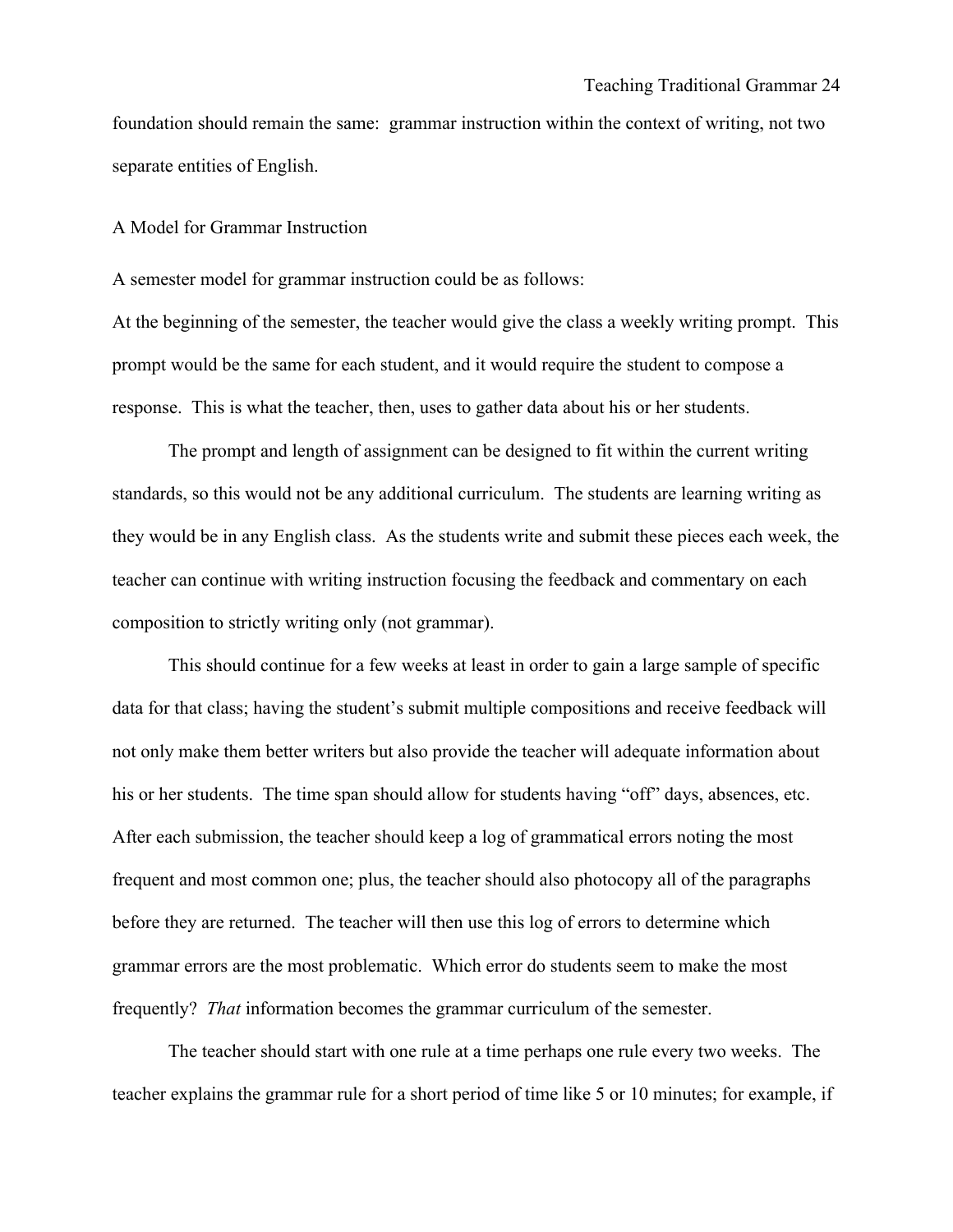the students seem to write fragments of sentences but punctuate them as if they were complete thoughts, then the teacher could explain what a fragment is, what it is missing and why it cannot be punctuated as a complete thought.

The teacher would then proceed to use sentence fragments from the copies of the students' compositions. The class would correct these student generated examples as practice with the grammar rule. The teacher can do a few things after that. He or she can return one of the sets of paragraphs, and the students could correct their own fragment mistakes. However, the teacher should also meet one-on-one with those students who seem to commit this error the most frequently using the students' paragraph as the starting point for a more in-depth mini-lesson of the grammar rule.

All of these steps can be repeated with any grammar rule. Ideally, the teacher spends instructional time on those rules revealed to be the most problematic for that particular class. This model is using the student's own writing to explain grammar, and it allows the students to see how the grammar rule actually functions within a written composition rather than in abstraction.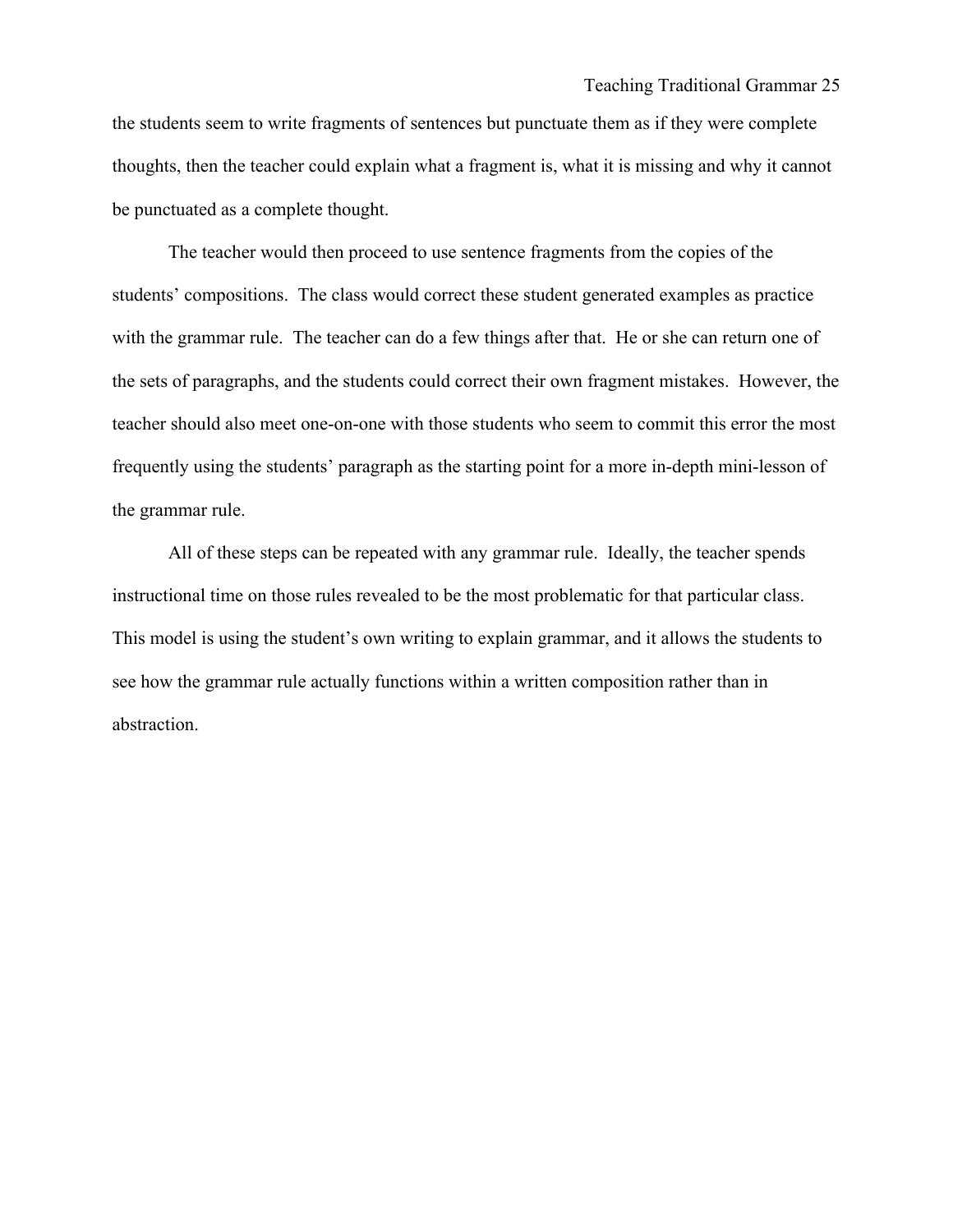#### References

- Andrews, R., Torgerson, C., Beverton, S., Freemon, A., Locke, T., Low, G., Robinson, A., & Zhu, D. (2006). The effect of grammar teaching on writing development. *British Educational Research Journal, 32*(1), 39--55. Retrieved from http://www.jstore.org/stable/30032657
- Andrews, R. (2005). Knowledge about the teaching of [sentence] grammar: The state of play. *English Teaching: Practice and Critique, 4*(3), 69-76. Retrieved from http://education.waikato.ac.nz/reasearch/files/etpc/2005y4n3art4.pdf
- Gill, D. (2000). Division of labor: Improving writing skills by changing the English curriculum. *High School Magazine, 7*(7), 47-49. Retrieved from http://vnweb.hwwilsonweb.com
- Haussamen, B., Dongier, P., Dykstra, P., Kolln, M., Rogers, K., Wheeler, R. (1998). Guidelines on some questions and answers about grammar. *National Council of Teachers of English*. Retrieved September 23, 2010 from http://www.ncte.org/positions/statements/qandaaboutgrammar
- Mulroy, D. (2004). Reflections on grammar's demise. *Academic Questions, 17*(3), 52-58. doi:10.1007/s12129-004-1018-1
- Patterson, N. G. (2001). Just the facts: Research and theory about grammar instruction. *Voices from the Middle, 8*(3), 50-55. Retrieved from http://www.ncte.org
- Roberts, C. M., & Boggase, B. A. (1992, May). *Non-intrusive grammar in writing.* Annual Conference on Computers and Writing. Indianapolis, IN.
- Sherwin, J. S., & New York State, E. C. (1970). Research and the teaching of English*. English Record*, *21* (1), 35-43. Retrieved from http://www.eric.ed.gov